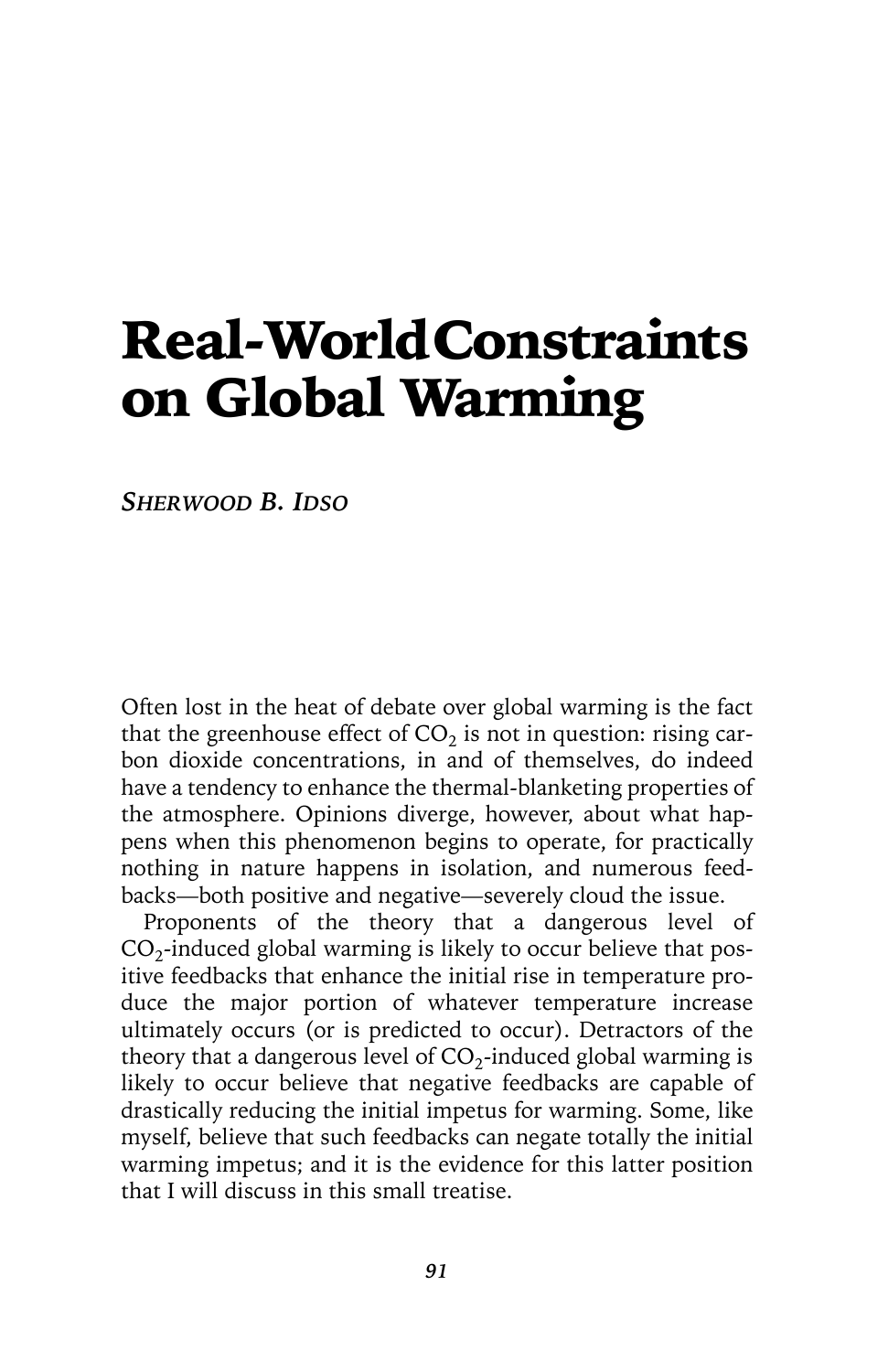# Negative feedbacks

There are at least three major categories of negative feedback mechanisms that are germane to the issue of  $CO<sub>2</sub>$ -induced global warming. First—and most recognized—are the mechanisms by which rising temperatures may strengthen the cooling properties of clouds by purely physical means. Second are the mechanisms by which rising temperatures intensify biological processes that eventually lead to an enhancement of some of the same cloud-cooling properties. Third are the mechanisms by which some of these biological processes are directly enhanced by the "aerial fertilization effect" of increased concentrations of atmospheric  $CO<sub>2</sub>$  so that they are not dependent upon an initial warming to set the ultimate cloud-cooling processes in motion. In the following subsections, I shall describe these three types of negative feedbacks briefly and give illustrations of their great cooling power.

# *Feedbacks using physical processes*

It has long been recognized that the presence of clouds has a strong cooling effect on earth's climate (Barkstrom 1984; ERBE Science Team 1986; Nullet 1987; Nullet and Ekern 1988; Ramanathan *et al*. 1989). In fact, it has been calculated that a mere one percent increase in planetary albedo (i.e. the ratio of light reflected by the earth to that received by it) would be sufficient to counter totally the entire greenhouse warming that is typically predicted to result from a doubling of the atmosphere's  $CO<sub>2</sub>$ concentration (Ramanathan 1988).

Within this context, it has been independently demonstrated that a 10 percent increase in the amount of low-level cloud could also completely cancel the warming that is typically predicted to occur as a result of a doubling of the air's  $CO<sub>2</sub>$  content, again by reflecting more solar radiation back to space (Webster and Stephens 1984). In addition, Ramanathan and Collins (1991), by the use of certain "natural experiments," have shown how the warming-induced production of high-level clouds over the equatorial oceans almost totally nullifies the powerful greenhouse effect of water vapor there. In fact, Kiehl (1994) has described how the presence of high-level clouds in this area dramatically increases from close to 0 percent coverage when temperatures at the sea's surface are 26°C to fully 30 percent coverage when they are 29°C. The implication of this strong negative feedback mech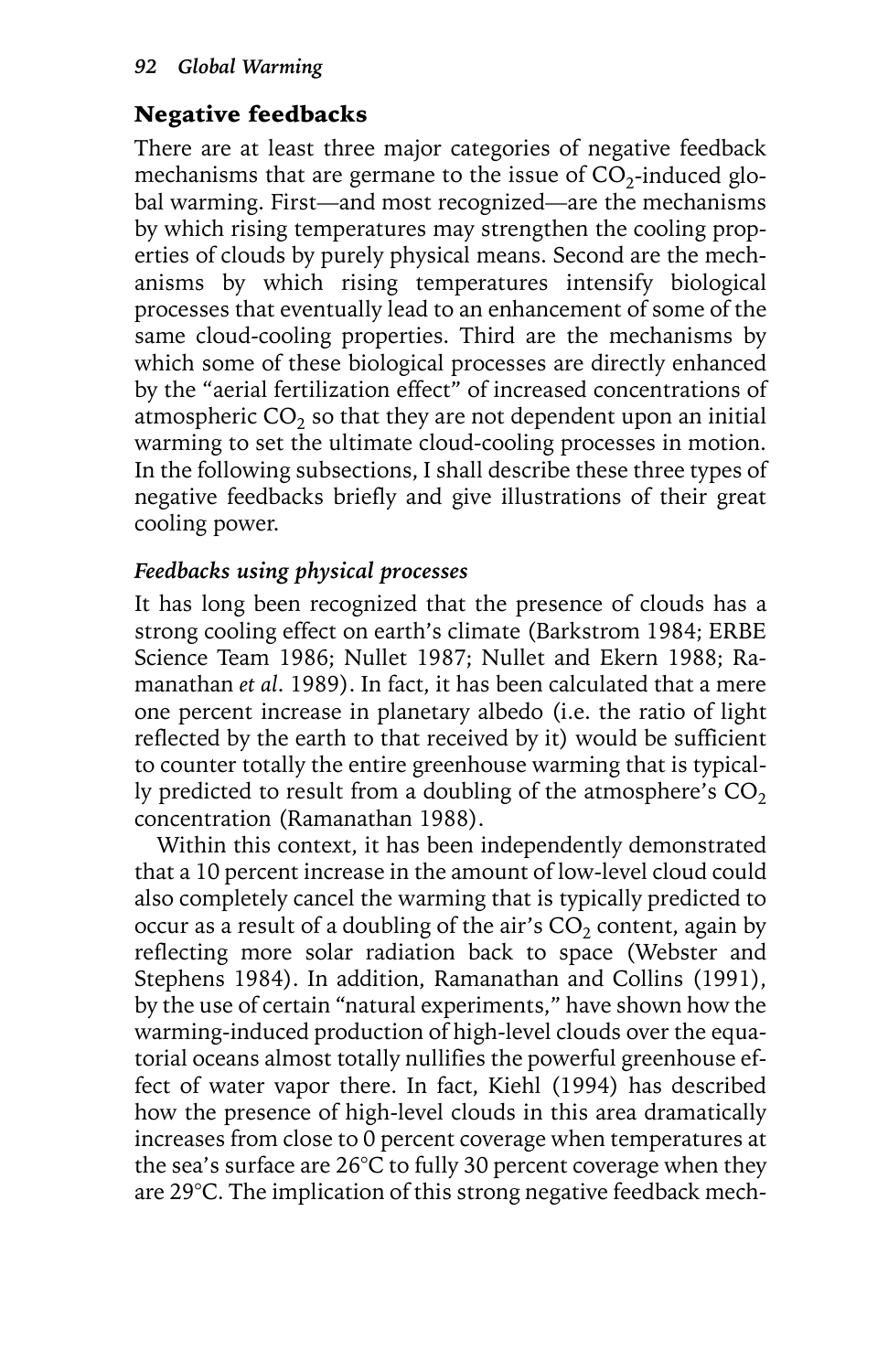anism is that "it would take more than an order-of-magnitude increase in atmospheric  $CO<sub>2</sub>$  to increase the maximum sea surface temperature by a few degrees" (Ramanathan and Collins 1991: 32). They acknowledge that this estimate is a considerable departure from the predictions of most general circulation models of the atmosphere but I will shortly show it to be in complete harmony with a variety of real-world observations.

In addition to increasing their areal coverage of the planet—as they typically do in response to an increase in temperature (Henderson-Sellers 1986a, 1986b; McGuffie and Henderson-Sellers 1988; Dai *et al*. 1997)—clouds in a warmer world would likely have greater liquid-water content than they do now (Paltridge 1980; Charlock 1981, 1982; Roeckner 1988). And, as the heat-conserving greenhouse properties of low- to mid-level clouds are already close to the maximum they can attain (Betts and Harshvardhan 1987) while their reflectances for solar radiation may yet rise substantially (Roeckner *et al*. 1987), an increase in the liquid-water content of clouds would tend to counteract an impetus for warming even in the absence of an increase in cloud cover. In fact, by incorporating just this one negative feedback mechanism into a radiative-convective climate model, the warming predicted to result from a doubling of the air's  $CO<sub>2</sub>$  content has been shown to fall by fully 50 percent (Somerville and Remer 1984) while a 20 percent to 25 percent increase in liquid water in clouds has been shown, in a three-dimensional general circulation model of the atmosphere, to negate totally the typically predicted warming due to a doubling of the air's  $CO<sub>2</sub>$  content (Slingo 1990).

## *Feedbacks using biological processes*

Charlson et al. (1987) have described another negative feedback mechanism involving clouds, which has been calculated to be of the same strength as the typically predicted greenhouse effect of CO<sub>2</sub> (Lovelock 1988; Turner *et al.* 1996). These investigators suggest that the productivity of oceanic phytoplankton will increase in response to an initial impetus for warming, with the result that one of the ultimate by-products of the enhanced algal metabolism—dimethyl sulfide (DMS)—will be produced in significantly greater quantities. Diffusing into the atmosphere, where it is oxidized and converted into particles that function as cloud-condensation nuclei, this augmented flux of DMS has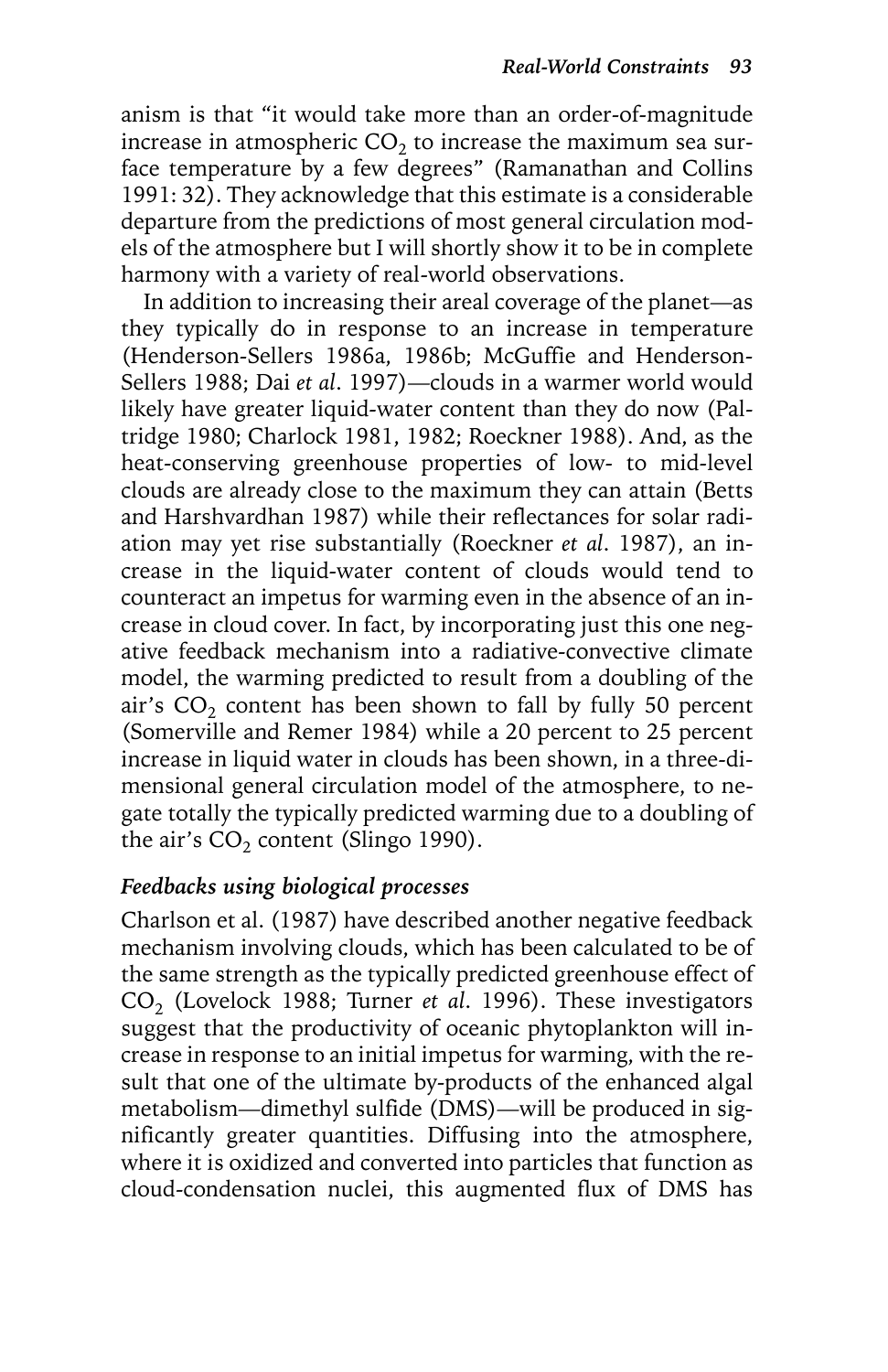been projected to create additional clouds and/or clouds with a higher albedo. This should reflect more solar radiation back to space, thereby cooling the earth and countering the initial impetus for warming (Shaw 1983, 1987).

There is much evidence—700 papers in the past 10 years (Andreae and Crutzen 1997)—to support the validity of each link in this conceptual chain of events. First, there is the demonstrated propensity for oceanic phytoplankton to increase their productivity in response to an increase in temperature (Eppley 1972; Goldman and Carpenter 1974; Rhea and Gotham 1981); this propensity is clearly evident in latitudinal distributions of marine productivity (Platt and Sathyendranath 1988; Sakshaug 1988). Second, as oceanic phytoplankton photosynthesize, they produce a substance called dimethylsulfonio propionate (Vairavamurthy *et al*. 1985), which disperses throughout the surface waters of the oceans when the phytoplankton die or are eaten by zooplankton (Nguyen *et al*. 1988; Dacey and Wakeham 1988) and decomposes to produce DMS (Turner *et al*. 1988). Third, it has been shown that part of the DMS thus released to the earth's oceans diffuses into the atmosphere, where it is oxidized and converted into sulfuric and methanesulfonic acid particles (Bonsang *et al*. 1980; Hatakeyama *et al*. 1982; Saltzman *et al*. 1983; Andreae *et al*. 1988; Kreidenweis and Seinfeld 1988) that function as cloudcondensation nuclei (CCN) (Saxena 1983; Bates *et al*. 1987). Fourth, more CCN can clearly stimulate the production of new clouds and dramatically increase the albedos of pre- existent clouds by decreasing the sizes of the clouds' component droplets (Twomey and Warner 1967; Warner and Twomey 1967; Hudson 1983; Coakley *et al*. 1987; Charlson and Bates 1988; Durkee 1988). This latter phenomenon then tends to cool the planet by enabling clouds to reflect more solar radiation back to space (Idso 1992b; Saxena *et al*. 1996). In fact, it has been calculated that a 15 percent to 20 percent reduction in the mean droplet radius of earth's boundary-layer clouds would produce a cooling influence that could completely cancel the typically predicted warming due to a doubling of the air's  $CO<sub>2</sub>$ content (Slingo 1990).

Another way in which the enhanced production of CCN may retard global warming via a decrease in size of droplets in clouds is by reducing drizzle from low-level marine clouds, which length-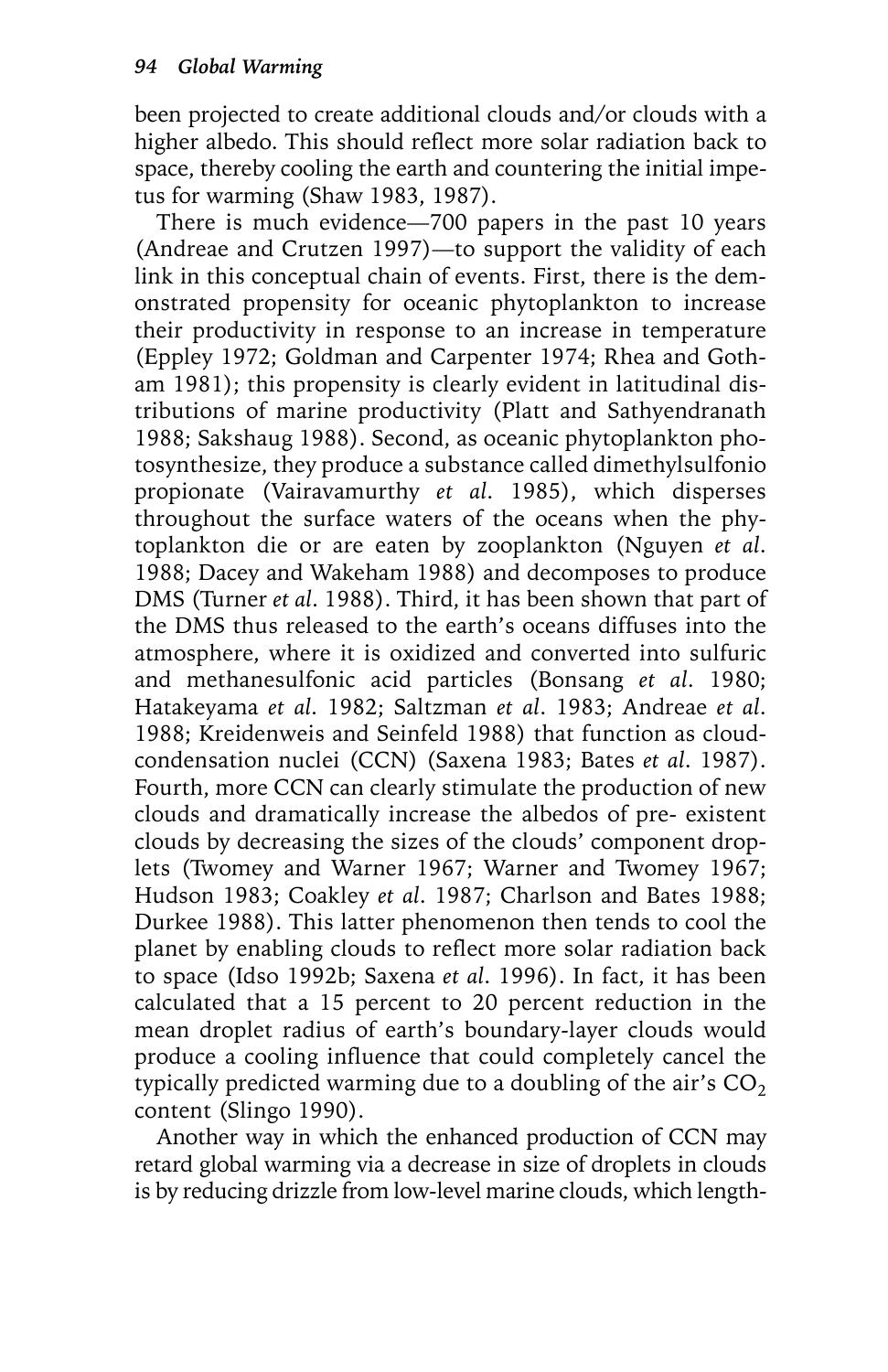ens their life span and thereby expands their coverage of the planet (Albrecht 1988). In addition, since drizzle from stratus clouds tends to stabilize the atmospheric boundary layer by cooling the sub-cloud layer as a portion of the drizzle evaporates (Brost *et al*. 1982; Nicholls 1984), a CCN-induced reduction in drizzle tends to weaken the stable stratification of the boundary layer, enhancing the transport of water vapor from ocean to cloud. As a result, clouds containing extra CCN tend to persist longer and perform their cooling function for a longer period of time.

The greater numbers of CCNs needed to enhance these several cooling phenomena are also produced by biological processes on land (Went 1966; Duce *et al*. 1983; Roosen and Angione 1984; Meszaros 1988) and in the terrestrial environment, the volatilization of reduced-sulfur gases from soils is particularly important in this regard (Idso 1990). Here, too, one of the ways in which the ultimate cooling effect is set in motion is by an initial impetus for warming. It has been reported, for example, that soil DMS emissions rise by a factor of two for each 5°C increase in temperature between 10°C and 25°C (Staubes *et al*. 1989) and, as a result of the enhanced microbial activity produced by increasing warmth (Hill *et al*. 1978; Mac-Taggart *et al*. 1987), there is a 25-fold increase in soil-to-air sulfur flux between 25°N and the equator (Adams *et al*. 1981). Of perhaps even greater importance, however, is the fact that increased concentrations of atmospheric  $CO<sub>2</sub>$  alone can initiate the chain of events that leads to cooling.

#### *Feedbacks resulting from increased levels of atmospheric CO2*

Consider the fact—impressively supported by literally hundreds of laboratory and field experiments (Lemon 1983; Cure and Acock 1986; Mortensen 1987; Lawlor and Mitchell 1991; Drake 1992; Poorter 1993; Idso and Idso 1994; Strain and Cure 1994)—that nearly all plants are better adapted to concentrations of atmospheric  $CO<sub>2</sub>$  higher than those of the present, and that the productivity of most herbaceous plants rises by 30 percent to 40 percent in the presence of a 300 ppm to 600 ppm increase in the air's  $CO<sub>2</sub>$  content (Kimball 1983; Idso 1992a), while the growth of many woody plants rises even more dramatically (Idso and Kimball 1993; Ceulemans and Mousseau 1994; Wullschleger *et al*. 1995, 1997). Because of this stimulatory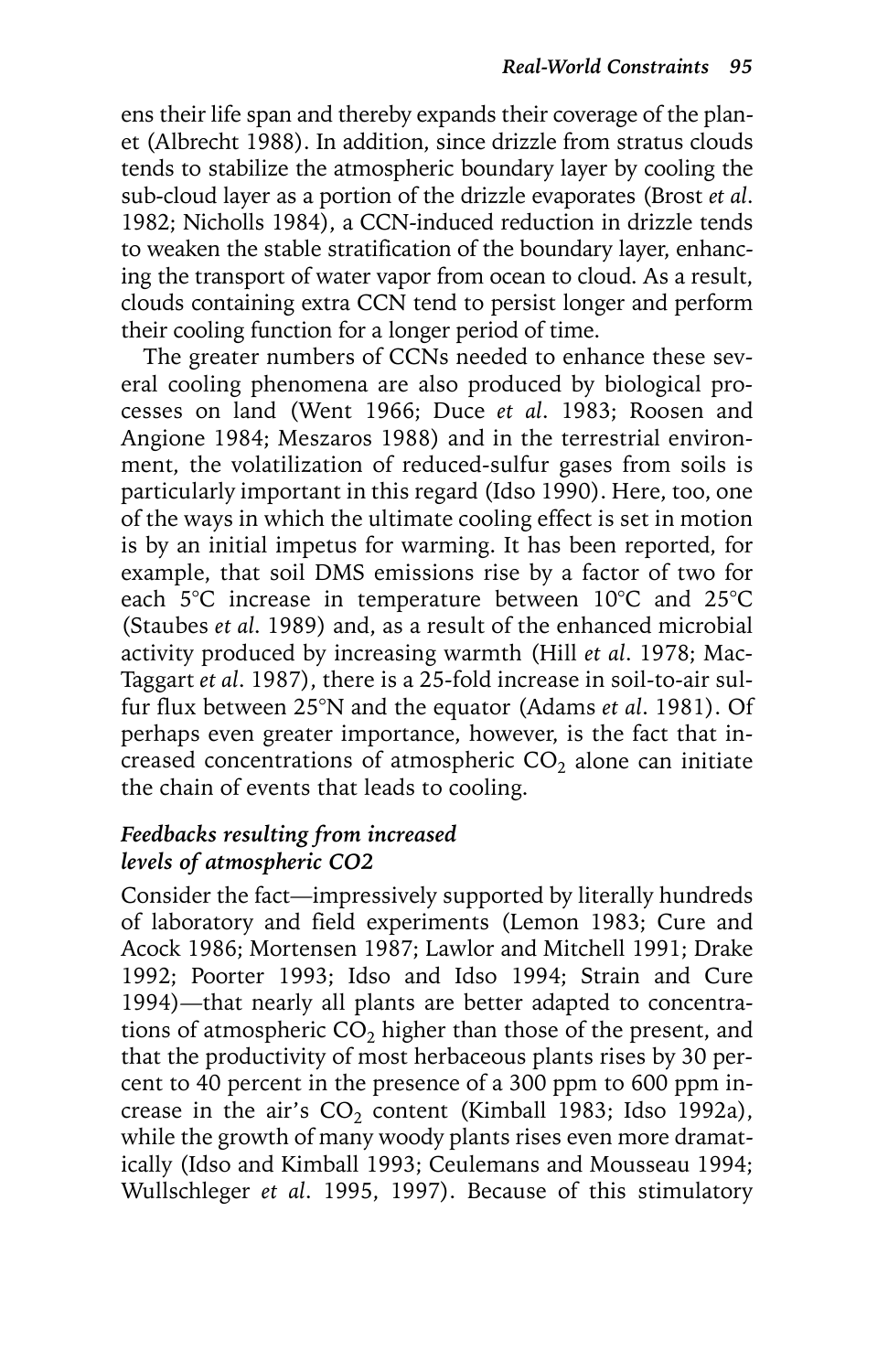effect on plant growth and development, the productivity of the biosphere has been rising hand in hand with the recent rise in the air's  $CO<sub>2</sub>$  content (Idso 1995); this is evident in (1) the ever increasing amplitude of the seasonal cycle of the air's  $CO<sub>2</sub>$  concentration (Pearman and Hyson 1981; Cleveland *et al*. 1983; Bacastow *et al*. 1985; Keeling *et al*. 1985, 1995, 1996; Myneni *et al*. 1997), (2) the upward trends in a number of long tree-ring records that mirror the progression of the Industrial Revolution (LaMarche *et al*. 1984; Graybill and Idso 1993; Idso 1995), and (3) the accelerating growth rates of numerous forests on nearly every continent of the globe over the past several decades (Kauppi *et al*. 1992; Phillips and Gentry 1994; Pimm and Sugden 1994; Idso 1995).

In consequence of this  $CO_2$ -induced increase in plant productivity, more organic matter is returned to the soil (Leavitt *et al*. 1994; Jongen *et al*. 1995; Batjes and Sombroek 1997), where it stimulates biological activity (Curtis *et al*. 1990; Zak *et al*. 1993; O'Neill 1994; Rogers *et al*. 1994; Ineichen *et al*. 1997; Ringelberg *et al*. 1997; Godbold and Berntson 1997) that results in the enhanced emission of various sulfur gases to the atmosphere (Staubes *et al*. 1989), whereupon more CCNs are created (as described above), which tend to cool the planet by altering cloud properties in ways that result in the reflection of more solar radiation back to space. In addition, many non-sulfur biogenic materials of the terrestrial environment play major roles as both water- and ice-nucleating aerosols (Schnell and Vali 1976; Vali *et al*. 1976; Bigg 1990; Novakov and Penner 1993; Saxena *et al*. 1995; Baker 1997); and the airborne presence of these materials should also be enhanced by increased concentrations of atmospheric  $CO<sub>2</sub>$ .

Analogous  $CO_2$ -induced cooling processes likely operate at sea as well. It is well established, for example, that increased concentrations of atmospheric  $CO<sub>2</sub>$  stimulates the growth of both macro-aquatic plants (Titus *et al*. 1990; Sand-Jensen *et al*. 1992; Titus 1992; Madsen 1993; Madsen and Sand-Jensen 1994) and micro-aquatic plants (Raven 1991, 1993; Riebesell 1993; Shapiro 1997). In addition, it has been demonstrated in a major experimental program (Coale *et al*. 1996) that adding iron to the high-nitrate low-chlorophyll waters of the equatorial Pacific significantly stimulates the productivity of oceanic phytoplankton (Behrenfeld *et al.* 1996) and this surrogate for a  $CO_2$ -induced in-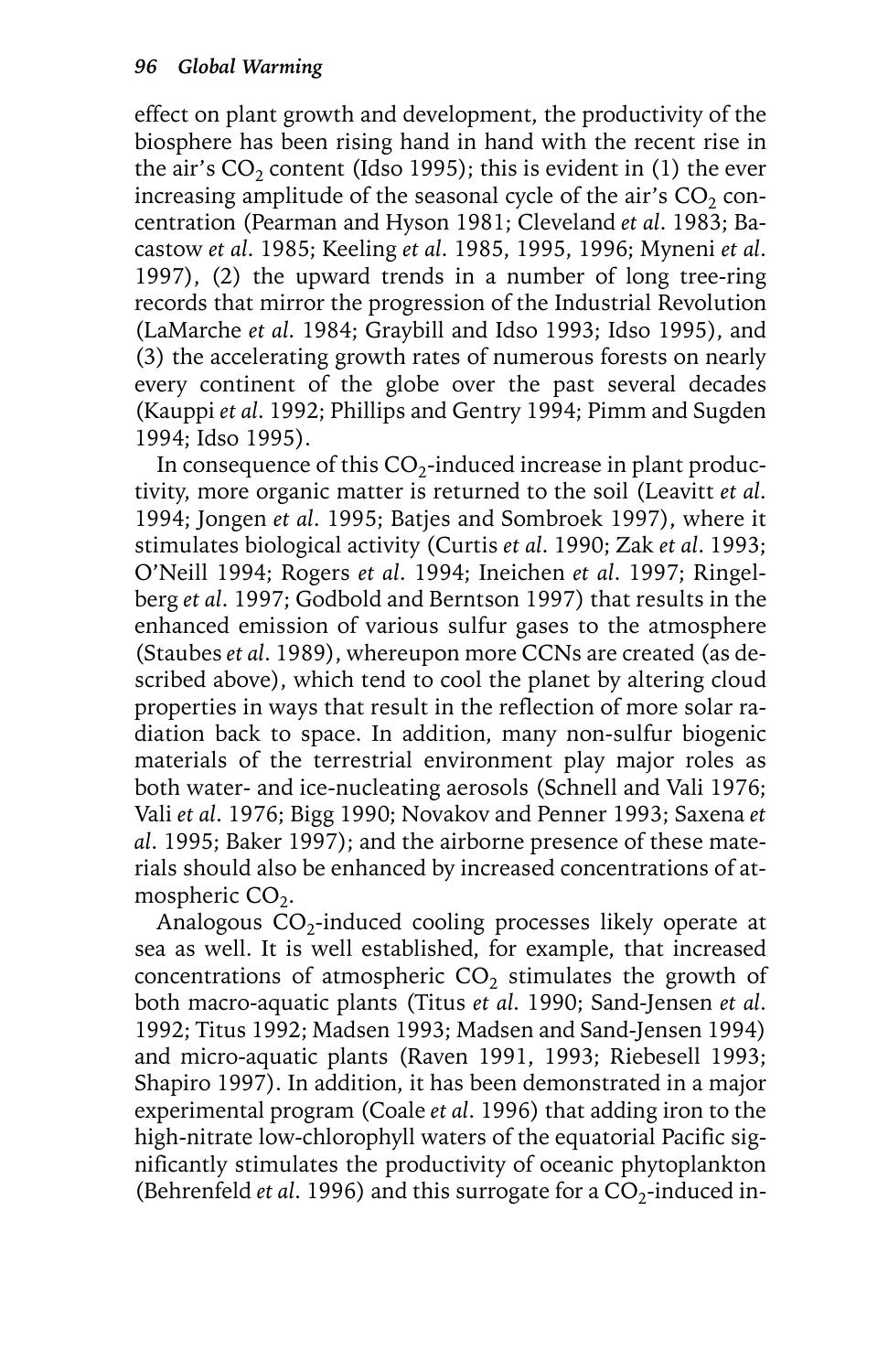crease in marine productivity has been observed to increase surface-water DMS concentrations greatly (Turner *et al*. 1996). There is also evidence to suggest that a significant fraction of the ice-forming nuclei of maritime origin are composed of organic matter (Rosinski *et al*. 1986, 1987); and the distribution of these nuclei over the oceans (Bigg 1973) has been shown to be strongly correlated with surface patterns of biological productivity (Bigg 1996; Szyrmer and Zawadzki 1997). Hence, it is clear that there exists an entire suite of powerful planetary cooling forces that can respond directly to the rising carbon dioxide content of the atmosphere over both land and sea. And these  $CO_2$ -induced cooling forces could negate a large portion (or even all) of the primary warming effect of a rise in atmospheric  $CO<sub>2</sub>$ , leading to little or no net change in mean global air temperature.

## Evidence for muted global warming

The power of nature's negative feedbacks, like the theory of  $CO<sub>2</sub>$ -induced global warming, must be evaluated against real-world evidence. Hence, in the subsections that follow, I make such evaluations for 4 global climatic situations that incorporate all the real-world phenomena that combine to produce the equilibrium results derived therein.

#### *The greenhouse effect in the earth's whole atmosphere*

The current greenhouse effect of earth's entire atmosphere warms the surface of the planet by approximately 33.6°C as the result of a surface-directed thermal radiation flux of approximately 348Wm<sup>-2</sup> (Watts per square metre) (Idso 1980, 1982). Dividing the first of these numbers by the second yields what could be called a surface air-temperature sensitivity factor, which for this particular situation has a value of 0.097°C/Wm–2. Multiplying this factor by  $4Wm^{-2}$ —the value by which the flux of thermal radiation to the earth's surface is expected to rise as a result of a 300 ppm to 600 ppm increase in the air's  $CO<sub>2</sub>$  concentration (Smagorinsky *et al*. 1982; Nierenberg *et al*. 1983; Shine *et al*. 1990)—yields a mean global warming of 0.39°C, which is but one-tenth to one-third of the warming that has been predicted for this scenario by the majority of the generalcirculation models of the atmosphere that have been applied to this problem (Kacholia and Reck 1997).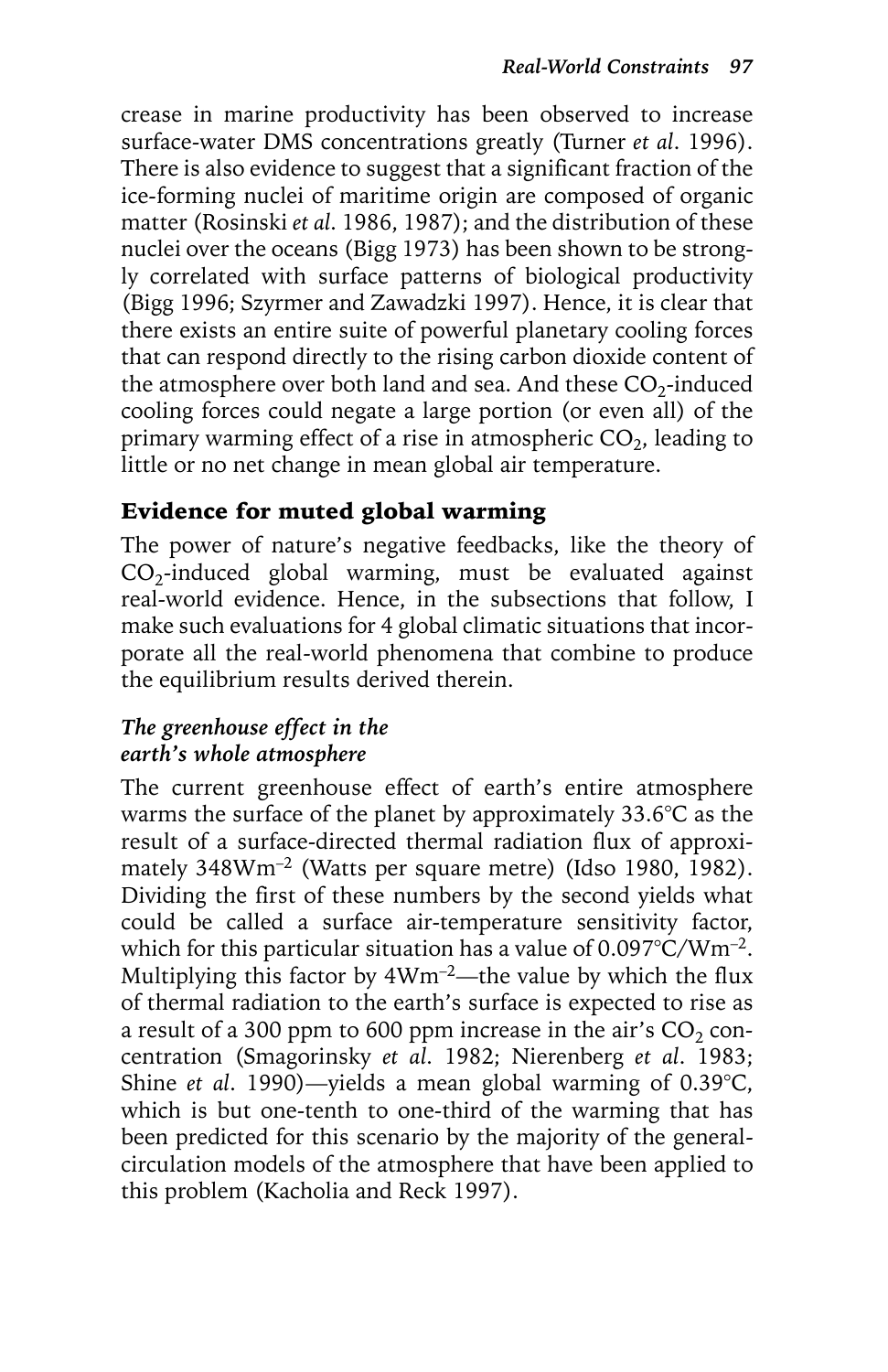## *Latitudinally-dependent greenhouse effect*

A second evaluation of the likely warming to be expected from a doubling of the air's  $CO<sub>2</sub>$  content can be derived from the annually averaged equator-to-pole air-temperature gradient that is sustained by the annually averaged equator-to-pole gradient of total radiant energy absorbed at the surface (Idso 1984). Mean surface air-temperatures and water-vapor pressures required for this calculation can be obtained for each five-degree latitude increment stretching from 90°N to 90°S from information reported by Warren and Schneider (1979) and Haurwitz and Austin (1944). From these data, I calculated values of clear-sky atmospheric thermal radiation (Idso 1981) incident upon the surface of the earth at the midpoints of each of the specified latitude belts. Then, from information about the latitudinal distribution of cloud cover (Sellers 1965) and the ways in which clouds modify the clear-sky flux of downwelling thermal radiation at the earth's surface (Kimball *et al*. 1982), I appropriately modified the clear-sky thermal radiation fluxes and averaged the results over both hemispheres. Similarly averaged fluxes of surface-absorbed solar radiation (Sellers 1965) were then added to the thermal-radiation results to produce 19 annually averaged total surface-absorbed radiant-energy fluxes stretching from the equator to 90°N/S, against which I plotted the corresponding average values of mean surface air temperature.

This operation produced two distinct linear relationships one of slope 0.196°C/Wm–2, which extended from 90°N/S to approximately 63°N/S, and one of slope 0.090°C/Wm–2, which extended from 63°N/S to the equator. I thus weighted the two results according to the percentages of earth's surface area to which they pertained (12 percent and 88 percent, respectively) and combined them to obtain a mean global value of 0.103°C/ Wm–2. Multiplying this result, as before, by 4Wm–2 then yields a mean global warming of approximately 0.41°C, which is essentially the same amount of warming I derived from the prior whole-atmosphere calculation.

#### *The greenhouse effect from an increased concentration of atmospheric CO2 over geologic time*

The same result may also be obtained from the standard resolution of the paradox of the faint early sun (Sagan and Mullen 1972; Owen *et al*. 1979; Kasting 1997), a dilemma (Sagan and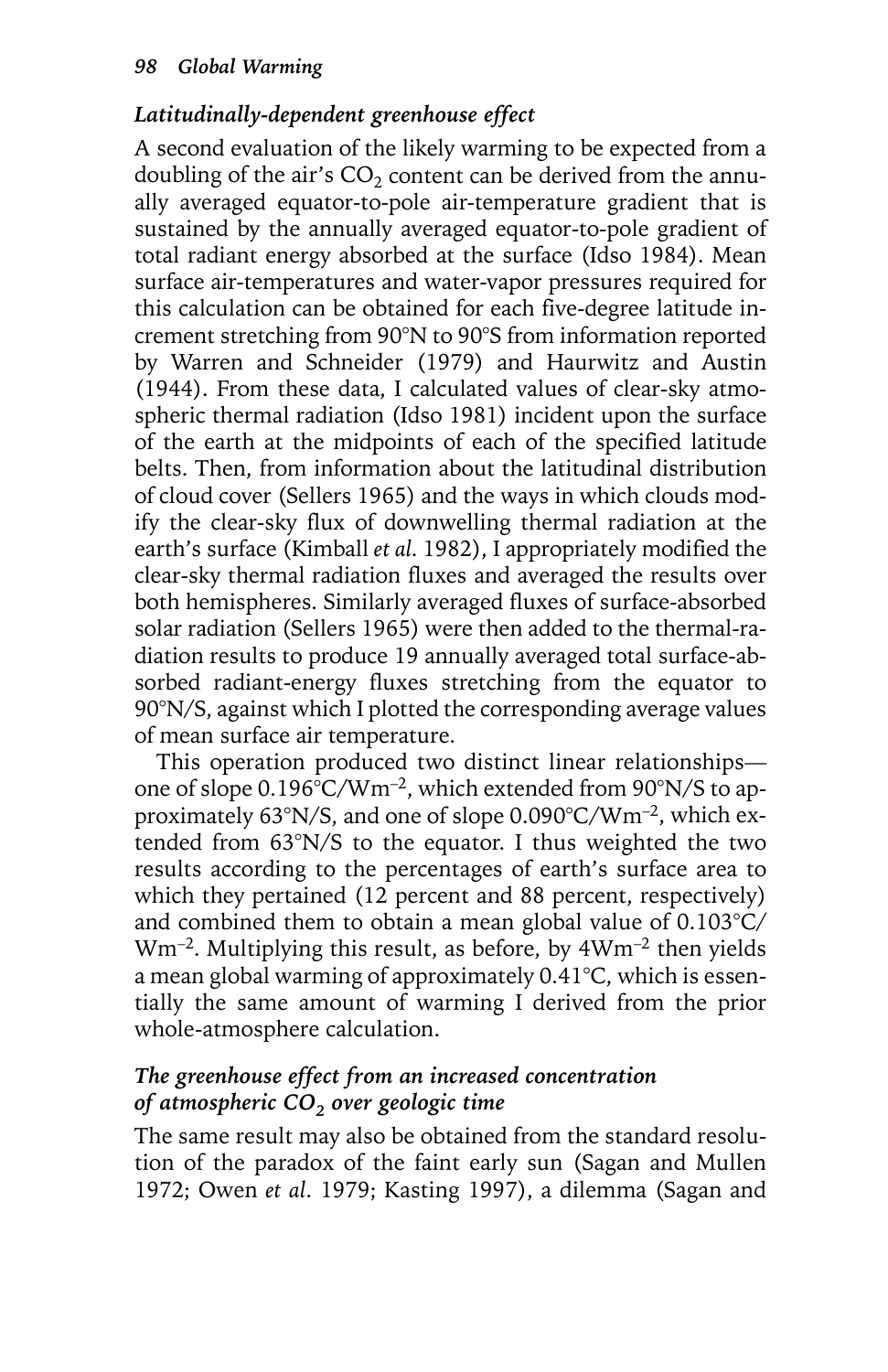Chyba 1997; Longdoz and Francois 1997) that is most often posed by the following question: how could earth have supported life nearly 4 billion years ago when, according to well-established concepts of stellar evolution (Schwarzchild *et a*l. 1957; Ezer and Cameron 1965; Bahcall and Shaviv 1968; Iben 1969), the luminosity of the sun was probably 20 percent to 30 percent less than it is now (Newman and Rood 1977; Gough 1981), so that, all else being equal, nearly all of earth's water should have been frozen and unavailable for sustaining life (Schopf and Barghourn 1967; Knauth and Epstein 1976; Schopf 1978; Lowe 1980; Schidlowski 1988)?

Most who have studied the problem feel that the answer to this question resides primarily in the large greenhouse effect of earth's early atmosphere, which is believed to have contained much more  $CO<sub>2</sub>$  than it does today (Hart 1978; Holland 1984; Wigley and Brimblecombe 1981; Walker 1985). Consequently, based on the standard assumption of a 25 percent reduction in solar luminosity 4.5 billion years ago, I calculated the strength of the  $CO<sub>2</sub>$  greenhouse effect required to compensate for the effects of reduced solar luminosity at half-billion year intervals from 3.5 billion years ago—when we are confident of the widespread existence of life (Mojzsis *et al*. 1996; Eiler *et al*. 1997) to the present. I plotted the results as a function of the atmospheric  $CO<sub>2</sub>$  concentration derived from a widely accepted atmospheric  $CO<sub>2</sub>$  history for that period of time (Lovelock and Whitfield 1982). Using the relationship derived from that exercise to calculate the effects of a 300 ppm to 600 ppm increase in the air's  $CO<sub>2</sub>$  concentration, I once again obtained a mean global warming of only 0.4°C (Idso 1988).

#### *The greenhouse effect from increased concentration of atmospheric CO2 on Mars and Venus*

Consider, finally, what we can learn from our nearest planetary neighbors, Mars and Venus. In spite of the tremendous differences that exist between them, and between them and the earth, their observed surface temperatures have been said to confirm "the existence, nature, and magnitude of the greenhouse effect" ((Smagorinsky *et al*. 1982: 5; Nierenberg *et al*. 1983: 274) by two select committees of the United States National Research Council, a conclusion that also appears to be accepted by the Intergovernmental Panel on Climate Change (Trenberth *et al*. 1996).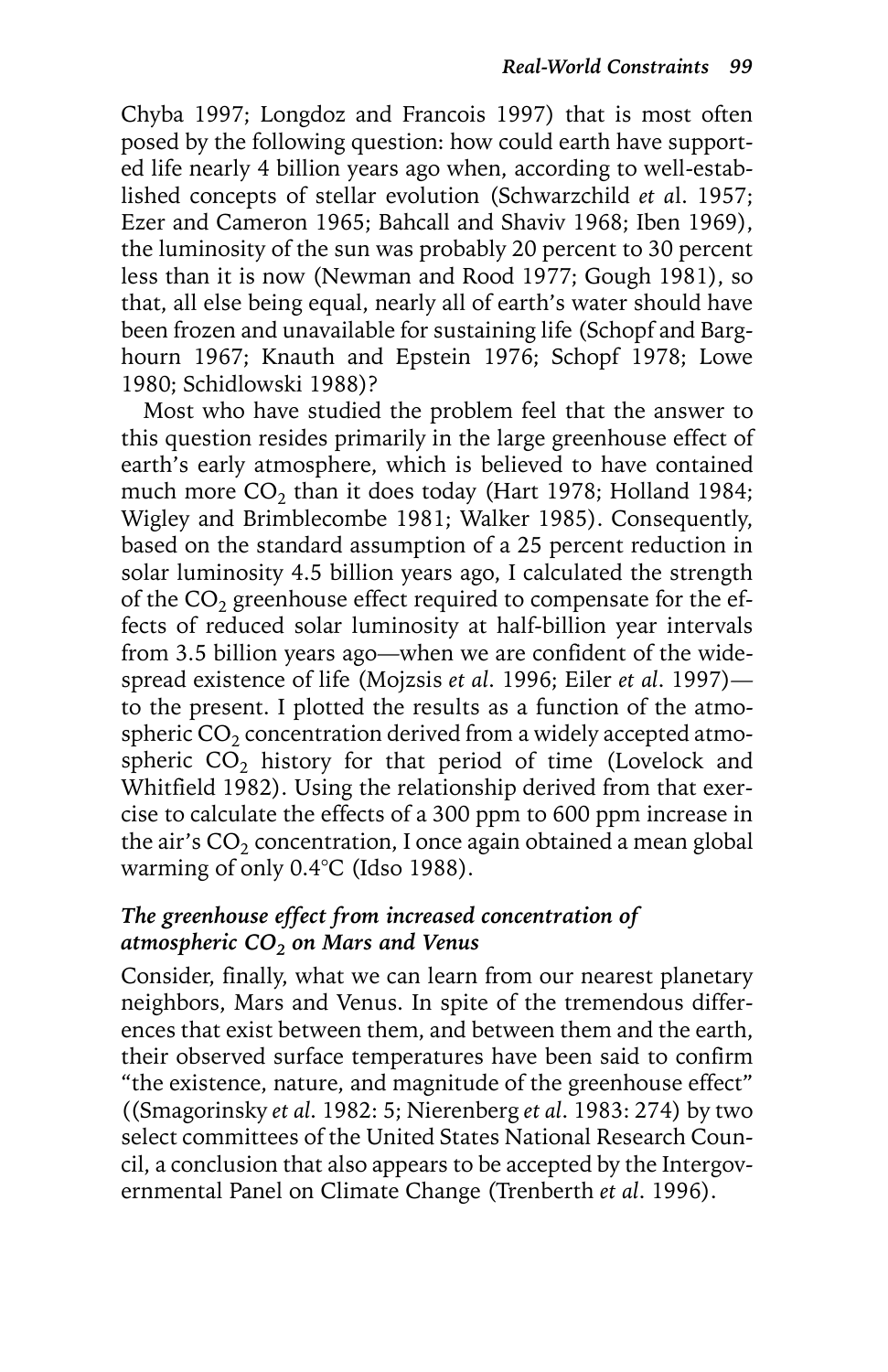Venus exhibits a greenhouse warming of approximately 500°C (Oyama *et al*. 1979; Pollack *et al*. 1980) that is produced by a 93-bar atmosphere of approximately 96 percent CO<sub>2</sub> (Kasting *et*) *al*. 1988); Mars exhibits a greenhouse warming of 5 to 6°C (Pollack 1979; Kasting *et al*. 1988) that is produced by an almost pure  $CO<sub>2</sub>$  atmosphere that fluctuates over the Martian year between 0.007 and 0.010 bar (McKay 1983). Plotting the two points defined by these data on a log-log coordinate system of  $CO<sub>2</sub>$ -induced global warming versus the partial pressure of atmospheric  $CO<sub>2</sub>$  and connecting them by a straight line produces a relationship that, when extrapolated to  $CO<sub>2</sub>$  partial pressures characteristic of present-day earth, once again yields a mean global warming of only 0.4°C for a 300 ppm to 600 ppm increase in the air's  $CO<sub>2</sub>$  content (Idso 1988). And no other simple line that can be drawn through these real-worlds data produces any greater warming.

## Summary and conclusions

Earth's climate system possesses a number of highly effective negative feedback mechanisms that tend to inhibit  $CO<sub>2</sub>$ -induced global warming. Some of these phenomena are driven by purely physical forces and they begin to exert their cooling influence in response to an initial rise in temperature. Others have a biological origin, but also respond to increasing warmth. The scientific literature provides several demonstrations of their individual capacities to negate totally the ultimate equilibrium warming that is typically predicted to result from a doubling of the atmosphere's carbon dioxide concentration.

To this arsenal of powerful climate-stabilizing forces can be added yet a third set of real-world brakes on  $CO<sub>2</sub>$ -induced global warming: cooling forces that have their origins in biological phenomena that are directly enhanced by the aerial fertilization by increased concentrations of atmospheric  $CO<sub>2</sub>$ . Operating with or without an initial impetus for warming, these forces have the potential to lead to a cooling of the planet, since any of the warming-induced negative feedbacks could nullify the greenhouse effect of a rise in atmospheric  $CO<sub>2</sub>$ , leaving the  $CO<sub>2</sub>$ induced cooling forces to drive temperatures down even further.

Solid support for these feedback scenarios comes from a number of real-world climatic observations. First and foremost are the empirically based evaluations that I have made of the ulti-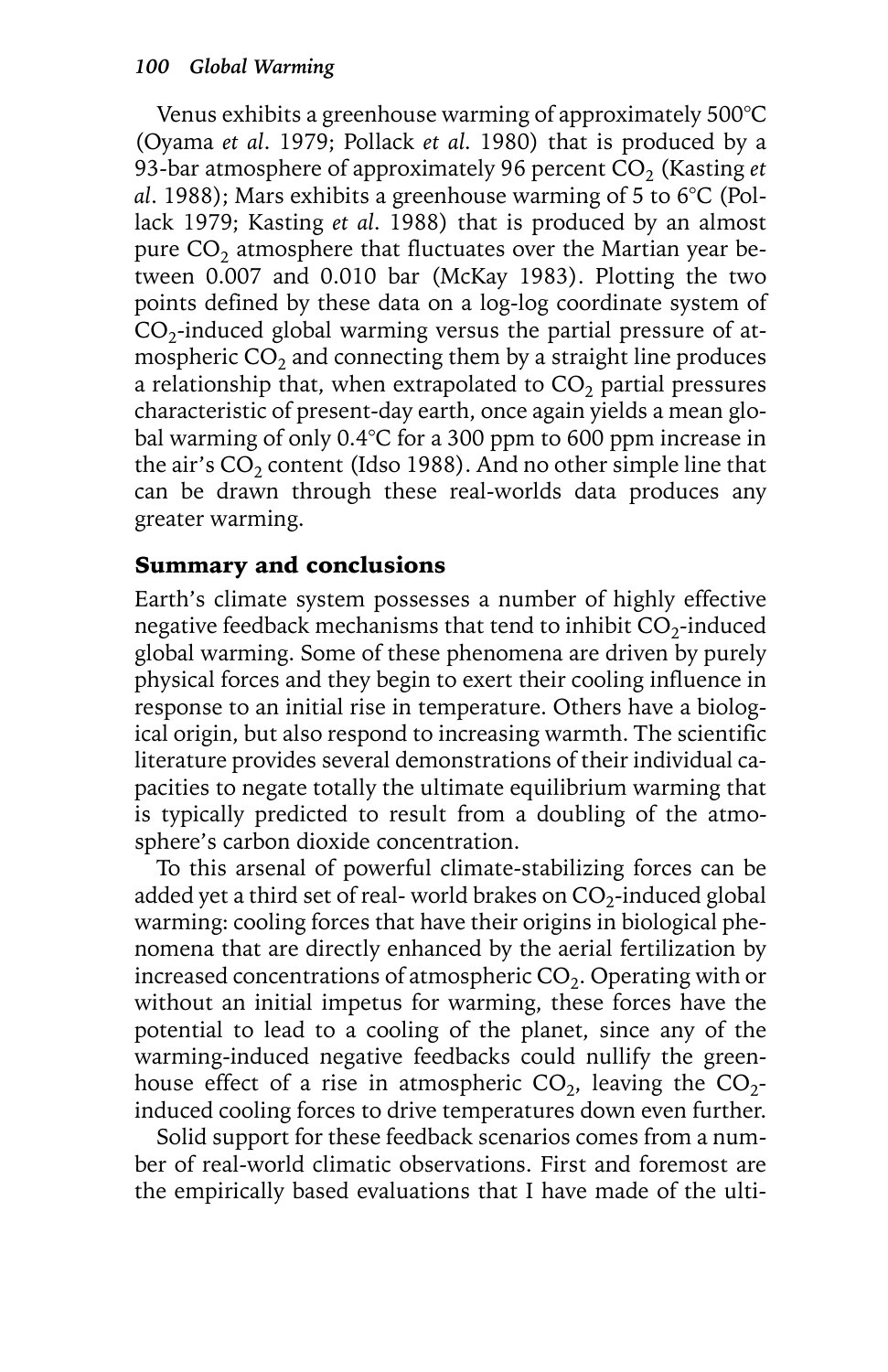mate warming likely to be produced by an increase in downward-directed thermal radiation equivalent to that expected to be received at the surface of the earth as a result of a doubling of the air's  $CO<sub>2</sub>$  content, warming that is only one-tenth to onethird of what has typically been predicted for this situation by most of the general-circulation models of the atmosphere that are currently in vogue. Secondary support is provided by the suite of recent observational studies that have revealed that contemporary climate models have long significantly underestimated the cooling power of clouds (Cess *et al*. 1995; Ramanathan *et al*. 1995; Pilewskie and Valero 1995; Heymsfield and McFarquhar 1996), even when demonstrating the abilities of cloudrelated cooling forces to negate totally the large global warming that is generally predicted to result from a doubling of the atmosphere's  $CO<sub>2</sub>$  concentration.

In view of these facts, I find no compelling reason to believe that the earth will necessarily experience any global warming as a consequence of the ongoing rise in the atmosphere's carbon dioxide concentration. There could be a  $CO_2$ -induced increase in mean global air temperature, but it would have to be small—no more than 0.4°C for a 300 ppm to 600 ppm increase in the air's  $CO<sub>2</sub>$  content. Then, again, it is even possible that the planet could cool somewhat in response to a rise in atmospheric  $CO<sub>2</sub>$ . Our current understanding of the planet's complex climate system is just not sufficient to draw any more detailed conclusions.

# References

- Adams D.F., S.O. Farwell, E. Robinson, M.R. Pack, and W.L. Bamesberger (1981). Biogenic sulfur source strengths. *Environ Sci Tech* 15: 1493–98.
- Albrecht, B.A. (1988). Modulation of boundary layer cloudiness by precipitation processes. In *Proceedings: Symposium on the Role of Clouds in Atmospheric Chemistry and Global Climate* Boston, MA: American Meteorological Society): 9–13.
- Andreae, M.O., and P.J. Crutzen (1997). Atmospheric aerosols: biogeochemical sources and role in atmospheric chemistry. *Science* 276: 1052–58.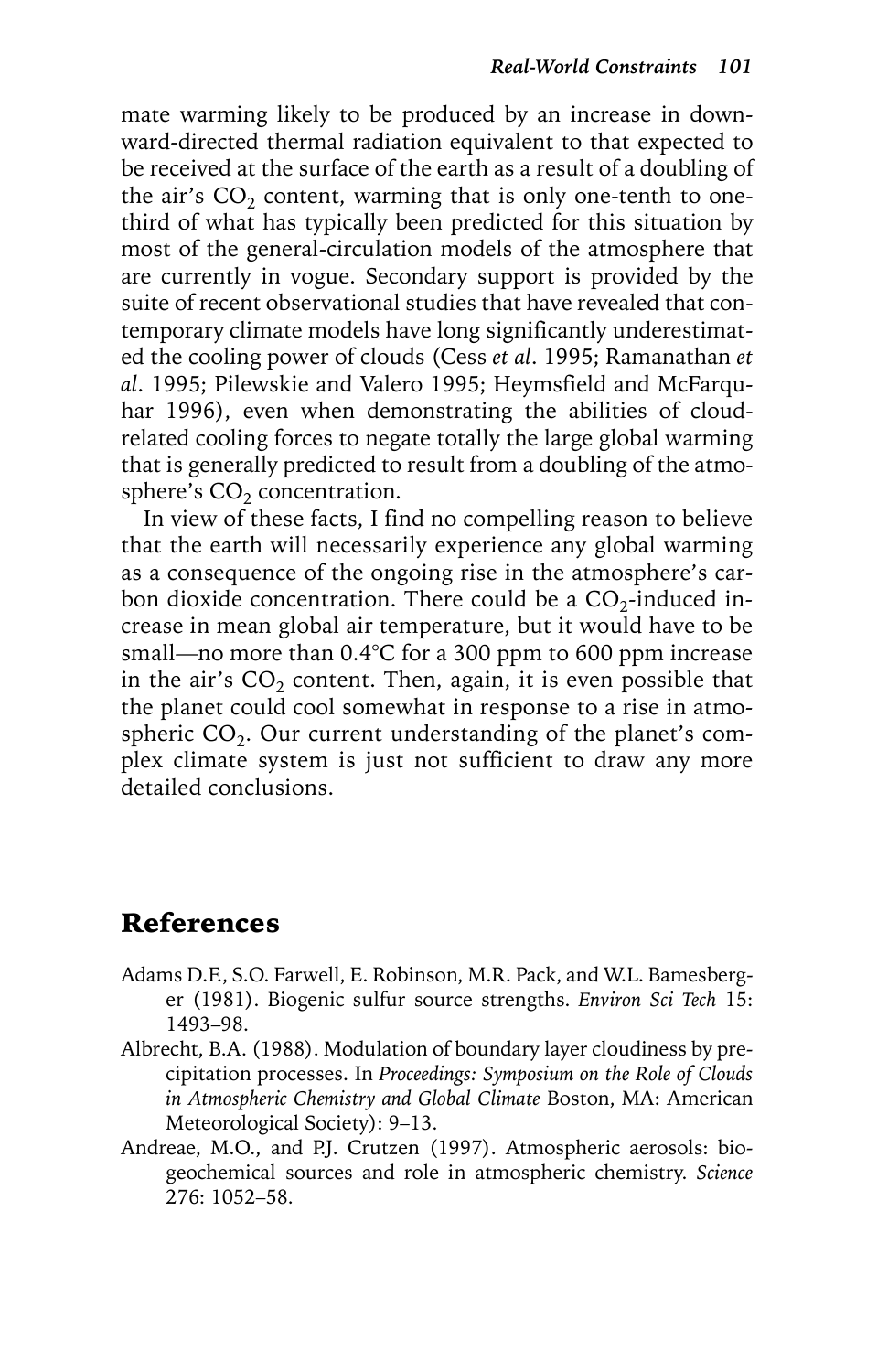- Andreae, M.O., H. Berresheim, T.W. Andreae, M.A. Kritz, T.S. Bates, and J.T. Merril (1988). Vertical distribution of dimethylsulfide, sulfur dioxide, aerosol ions and radon over the northeast Pacific Ocean. J Atmos Chem 6: 149-173
- Bacastow, R.B., C.D. Keeling, and T.P. Whorf (1985). Seasonal amplitude increase in atmospheric  $CO<sub>2</sub>$  concentration at Mauna Loa, Hawaii, 1959–1982. *J Geophys Res* 90: 10,529–40.
- Bahcall, J.N., and G. Shaviv (1968). Solar models and neutrino fluxes. *Astrophys J* 153: 113–26.
- Baker, M.B. (1997). Cloud microphysics and climate. *Science* 276: 1072–78.
- Barkstrom, B.R. (1984). The Earth Radiation Budget Experiment (ERBE). *Bull Amer Meteorol Soc* 65: 1170–85.
- Bates, T.S., R.J. Charlson, and R.H. Gammon (1987). Evidence for the climatic role of marine biogenic sulphur. *Nature* 329: 319–21.
- Batjes, N.H., and W.G. Sombroek (1997). Possibilities for carbon sequestration in tropical and subtropical soils. *Global Change Biol* 3: 161–73.
- Behrenfeld, M.J., A.J. Bale, Z.S. Kolber, J. Aiken, and P. Falkowski (1996). Confirmation of iron limitation of phytoplankton photosynthesis in the equatorial Pacific Ocean. *Nature* 383: 508–11.
- Betts, A.K., and Harshvardhan (1987). Thermodynamic constraint on the cloud liquid water feedback in climate models. *J Geophys Res* 92: 8483–85.
- Bigg, E.K. (1973). Ice nucleus concentrations in remote areas. *J Atmos Sci* 30: 1153–57.
	- ——— (1990). Measurement of concentrations of natural ice nuclei. *Atmos Res* 25: 397–408.

——— (1996). Ice forming nuclei in the high Arctic. *Tellus* 48B: 223–33.

- Bonsang, B., B.C. Nguyen, A. Gaudry, and G. Lambert (1980). Sulfate enhancement in marine aerosols owing to biogenic sulfur compounds. *J Geophys Res* 85: 7410–16.
- Brost, R.A., D.H. Lenschow, and J.C. Wyngaard (1982) Marine stratocumulus layers. Part II. Turbulence budgets. *J Atmos Sci* 39: 818–36.
- Cess, R.D., M.H. Zhang, P. Minnis, L. Corsetti, E.G. Dutton, B.W. Forgan, D.P. Garber, W.L. Gates, J.J. Hack, E.F. Harrison, X. Jing, J.T. Kiehl, C.N. Long, J.-J. Morcrette, G.L. Potter, V. Ramanathan,B. Subasilar, C.H. Whitlock, D.F. Young, and Y. Zhou (1995). Absorption of solar radiation by clouds: observations versus models. *Science* 267: 496–99.
- Ceulemans, R., and M. Mousseau (1994). Effects of elevated atmospheric CO<sub>2</sub> on woody plants. *New Phytol* 127: 425-46.
- Charlock, T.P. (1981). Cloud optics as a possible stabilizing factor in climate change. J At*mos Sci* 38: 661–63.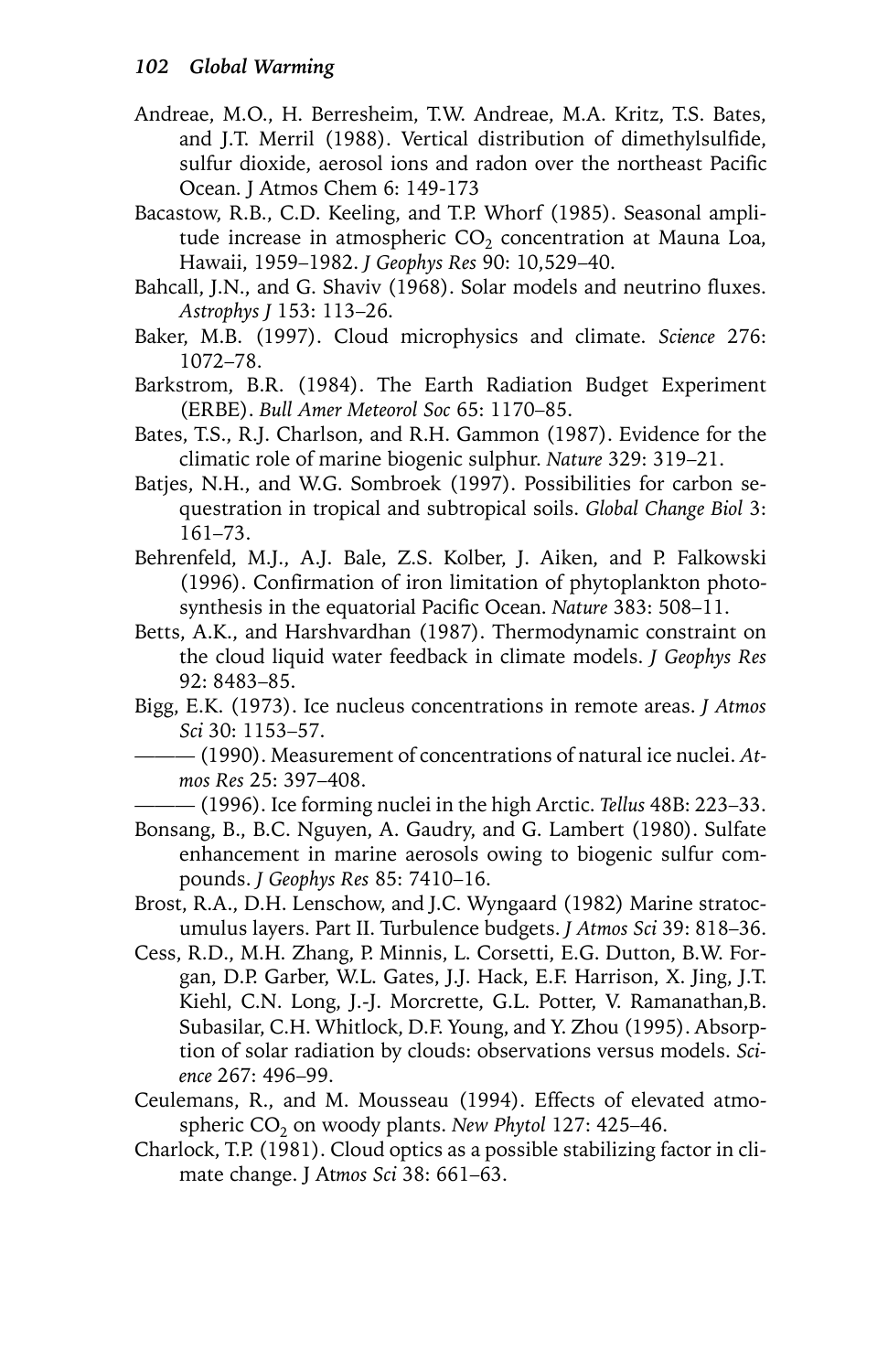$-$  (1982) Cloud optical feedback and climate stability in a radiative-convective model. *Tellus* 34: 245–54.

- Charlson, R.J., and T.S. Bates (1988). The role of the sulfur cycle in cloud microphysics, cloud albedo, and climate. In *Proceedings: Symposium on the Role of Clouds in Atmospheric Chemistry and Global Climate* (Boston, MA: American Meteorological Society): 1–3.
- Charlson, R.J., J.E. Lovelock, M.O. Andreae, and S.G. Warren (1987) Oceanic phytoplankton, atmospheric sulfur, cloud albedo and climate. *Nature* 326: 655–61.
- Cleveland, W.S., A.E. Frenny, and T.E. Graedel (1983). The seasonal component of atmospheric  $CO<sub>2</sub>$ : information from new approaches to the decomposition of seasonal time-series. *J Geophys Res* 88: 10,934–40.
- Coakley, J.A., R.l. Bernstein, and R.A. Durkee (1987). Effect of ship-stack effluents on cloud reflectivity. *Science* 237: 1020–22.
- Coale, K.H., K.S. Johnson, S.E. Fitzwater, R.M. Gordon, S. Tanner, F.P. Chavez, L. Ferioli, C. Sakamoto, P. Rogers, F. Millero, P. Steinberg, P. Nightingale, D. Cooper, W.P. Cochlan, M.R. Landry, J. Constantinou, G. Rollwagen, A. Trasvina, and R. Kudela (1996). A massive phytoplankton bloom induced by an ecosystem-scale iron fertilization experiment in the equatorial Pacific Ocean. *Nature* 383: 495–501.
- Cure, J.D., and B. Acock (1986). Crop responses to carbon dioxide doubling: A literature survey. *Agric For Meteorol* 8: 127–45.
- Curtis, P.S., L.M. Balduman, B.G. Drake, and D.F. Whigham (1990). Elevated atmospheric  $CO<sub>2</sub>$  effects on below ground processes in  $C<sub>3</sub>$ and C4 estuarine marsh communities. *Ecology* 71: 2001–06.
- Dacey, J.W.H., and S.G. Wakeham (1988) Oceanic dimethylsulfide: production during zooplankton grazing on phytoplankton. *Science* 233: 1314–16.
- Dai, A., A.D. Del Genio, and I.Y. Fung (1997). Clouds, precipitation and temperature range. *Nature* 386: 665–66.
- Drake, B.G. (1992). The impact of rising  $CO<sub>2</sub>$  on ecosystem production. *Water Air Soil Poll* 64: 25–44.
- Duce, R.A., V.A. Mohnen, P.R. Zimmerman, D. Grosjean, W. Cautreels, R. Chatfield, R. Jaenicke, J.A. Ogsen, E.D. Pillizzari, and G.T. Wallace (1983). Organic material in the global troposphere. *Rev Geophys Space Phys* 21: 921–52.
- Durkee, P.A. (1988). Observations of aerosol-cloud interactions in satellite-detected visible and near-infrared radiance. In *Proceedings: Symposium on the Role of Clouds in Atmospheric Chemistry and Global Climate* (Boston: American Meteorological Society): 157–60.
- Eiler, J.M., S.J. Mojzsis, and G. Arrhenius (1997) Carbon isotope evidence for early life. *Nature* 386: 665.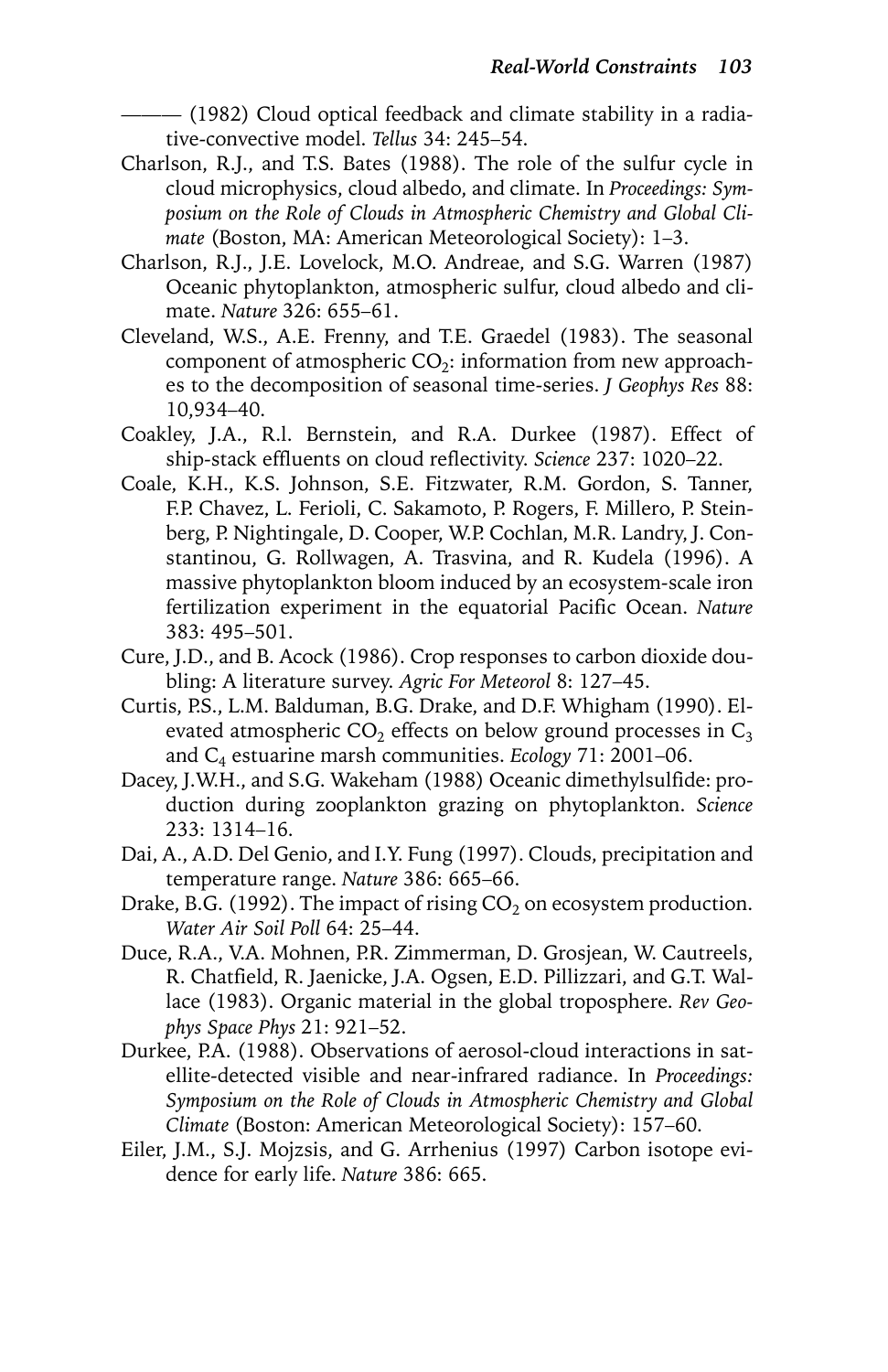- Eppley, R.W. (1972). Temperature and phytoplankton growth in the sea. *Fish Bull* 70: 1063–85.
- ERBE Science Team (1986). First data from the Earth Radiation Budget Experiment (ERBE). *Bull Amer Meteorol Soc* 67: 818–24.
- Ezer, D., A.G.W. Cameron (1965). A study of solar evolution. *Can J Phys* 43: 1497–517.
- Godbold, D.L., and G.M. Berntson (1997). Elevated atmospheric  $CO<sub>2</sub>$ concentration changes ectomycorrhizal morphotype assemblages in *Betula papyrifera*. *Tree Physiol* 17: 347–50.
- Goldman, J.C., E.J. Carpenter (1974). A kinetic approach to the effect of temperature on algal growth. *Limnol Oceanogr* 19: 756–66.
- Gough, D.O. (1981). Solar interior structure and luminosity variations. *Sol Phys* 74: 21–34.
- Graybill, D.A., and S.B. Idso (1993) Detecting the aerial fertilization effect of atmospheric CO<sub>2</sub> enrichment in tree-ring chronologies. *Global Biogeochem Cycles* 7: 81–95.
- Hart, M.H. (1978). The evolution of the atmosphere of the Earth. *Icarus* 33: 23–29.
- Hatakeyama, S.D., M. Okuda, and H. Akimoto (1982). Formation of sulfur dioxide and methane sulfonic acid in the photo-oxidation of dimethylsulfide in the air. *Geophys Res Lett* 9: 583–86.
- Haurwitz, B., and J. M. Austin (1944) *Climatology*. New York: McGraw-Hill.
- Henderson-Sellers, A. (1986a). Cloud changes in a warmer Europe. *Clim Change* 8: 25–52.

——— (1986b). Increasing cloud in a warming world. *Clim Change* 9: 267–309.

- Heymsfield, A.J., and G.M. McFarquhar (1996). High albedos of cirrus in the tropical Pacific warm pool: Microphysical interpretations from CEPEX and from Kwajalein, Marshall Islands. *J Atmos Sci* 53: 2424–51.
- Hill, F.B., V.P. Aneja, and R.M. Felder (1978). A technique for measurement of biogenic sulfur emission fluxes. *Environ Sci Health* 13: 199–225.
- Holland, H.D. (1984). *The Chemical Evolution of the Atmosphere and Oceans*. Princeton, NJ: Princeton University Press.
- Hudson, J.D. (1983). Effects of CCN concentrations on stratus clouds. *J Atmos Sci* 40: 480–86.
- Iben, I. (1969). The  $Cl^{37}$  solar neutrino experiment and the solar helium abundance. *Ann Phys* 54: 164–203.
- Idso, K.E. (1992a). *Plant Responses to Rising Levels of Atmospheric Carbon Dioxide: A Compilation and Analysis of the Results of a Decade of Internation*al Research into the Direct Biological Effects of Atmospheric CO<sub>2</sub> Enrich*ment*. Tempe, AZ: Office of Climatology, Arizona State University.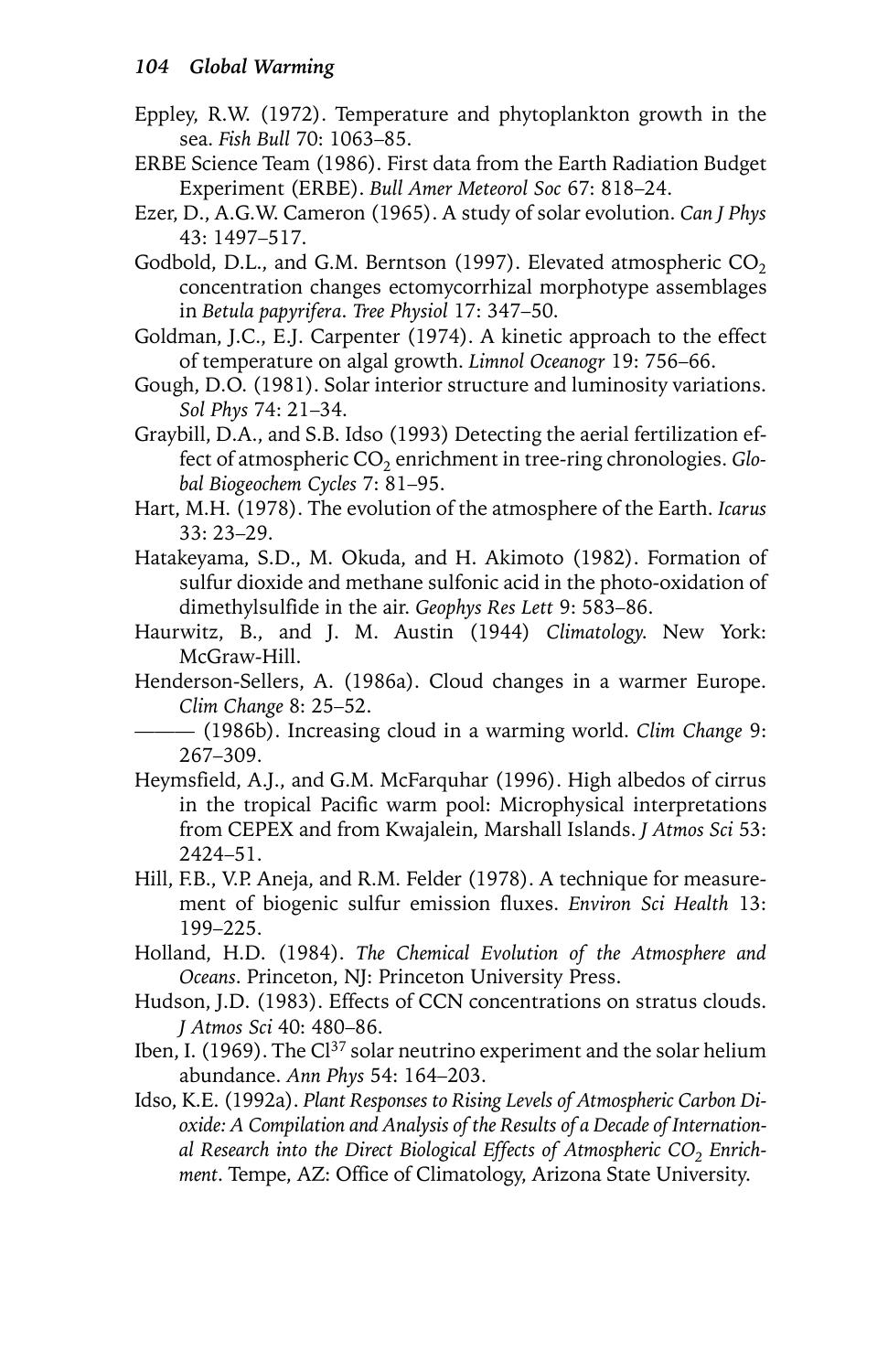- Idso, K.E., and S.B. Idso (1994). Plant responses to atmospheric  $CO<sub>2</sub>$ enrichment in the face of environmental constraints: a review of the past 10 years' research. *Agric For Meteorol* 69: 153–203.
- Idso, S.B. (1980). The climatological significance of a doubling of earth's atmospheric carbon dioxide concentration. *Science* 207: 1462–63.
- ——— (1981). A set of equations for full spectrum and 8-14 µm and 10.5-12.5 µm thermal radiation from cloudless skies. *Water Resources Res* 18: 295–304.
	- ——— (1982). A surface air temperature response function for earth's atmosphere. *Boundary-Layer Meteorol* 22: 227–32.
		- ——— (1984). An empirical evaluation of earth's surface air temperature response to radiative forcing, including feedback, as applied to the CO2-climate problem. *Arch Meteorol Geophys Bioclimatol*, Ser. B, 34: 1–19.
	- $-$  (1988). The CO<sub>2</sub> greenhouse effect on Mars, Earth, and Venus. *Sci Total Environ* 77: 291–94.
- ——— (1990). A role for soil microbes in moderating the carbon dioxide greenhouse effect? *Soil Sci* 149: 179–80.
	- ——— (1992b). The DMS-cloud albedo feedback effect: greatly underestimated? *Clim Change* 21: 429–33.
	- —— (1995). *CO<sub>2</sub>* and the Biosphere: The Incredible Legacy of the Industrial *Revolution*. St. Paul, MN: Department of Soil, Water and Climate, University of Minnesota.
- Idso, S.B., and B.A. Kimball (1993). Tree growth in carbon dioxide enriched air and its implications for global carbon cycling and maximum levels of atmospheric CO<sub>2</sub>. *Global Biogeochem Cycles* 7: 537–55.
- Ineichen, K., V. Wiemken, and A. Wiemken (1997). Shoots, roots and ectomycorrhiza formation of pine seedlings at elevated atmospheric carbon dioxide. *Plant Cell Environ* 18: 703–07.
- Jongen, M., M.B. Jones, T. Hebeisen, H. Blum, and G. Hendrey (1995). The effects of elevated  $CO<sub>2</sub>$  concentration on the root growth of *Lolium perenne* and *Trifolium repens* grown in a FACE system. *Global Change Biol* 1: 361–71.
- Kacholia, K., and R.A. Reck (1997). Comparison of global climate change simulations for 2 x  $CO<sub>2</sub>$ -induced warming: an intercomparison of 108 temperature change predictions published between 1980 and 1995. *Clim Change* 35: 53–69.
- Kasting, J.F. (1997). Warming early Earth and Mars. *Science* 276: 1213–15.
- Kasting, J.F., O.B. Toon, and J.B. Pollack (1988). How climate evolved on the terrestrial planets. *Sci Amer* 258, 2: 90–97.
- Kauppi, P.E., K. Mielikainen, and K. Kuusela (1992). Biomass and carbon budget of European forests, 1971–1990. *Science* 256: 70–74.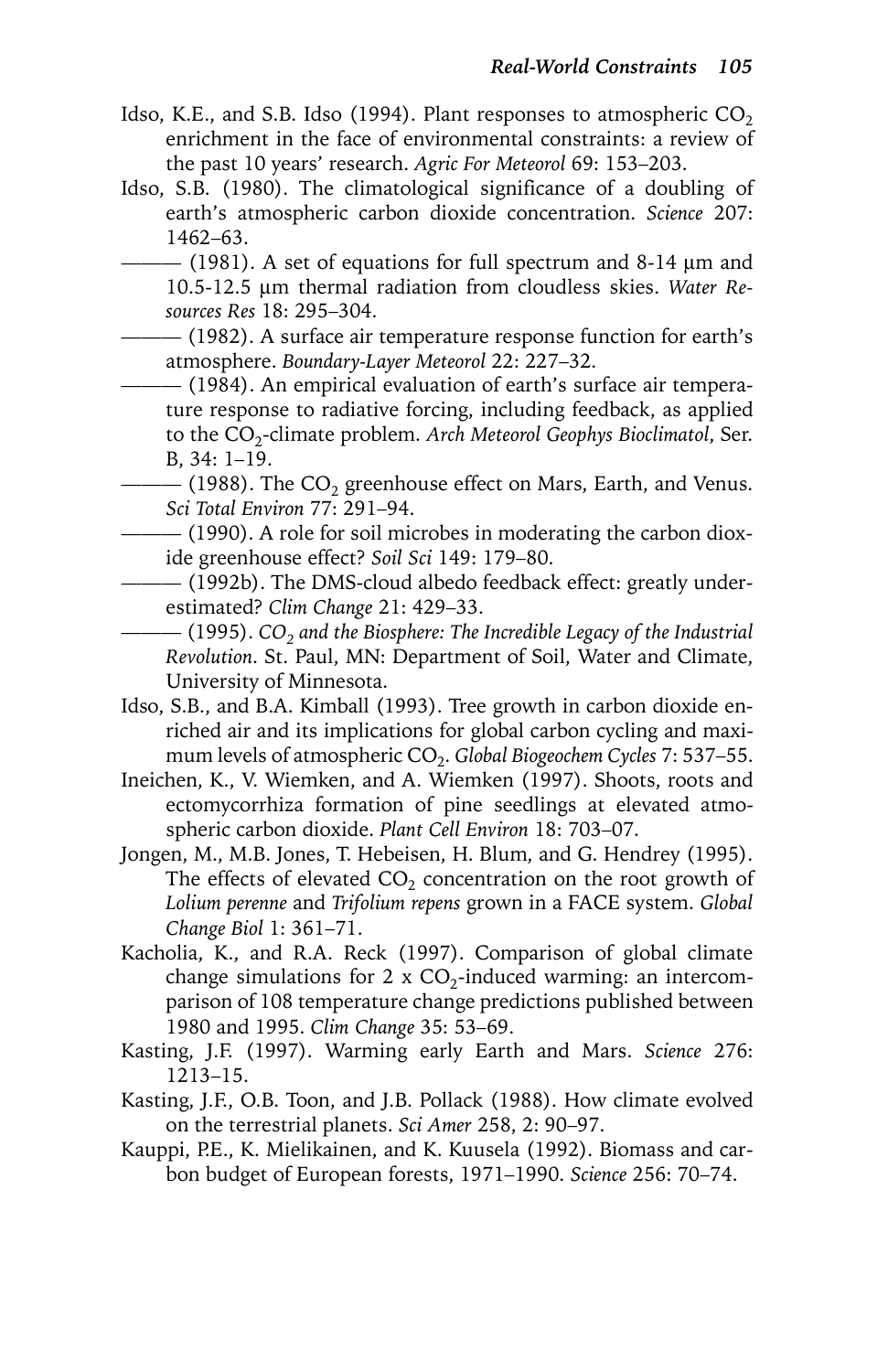- Keeling, C.D., J.F.S. Chin, and T.P. Whorf (1996). Increased activity of northern vegetation inferred from atmospheric  $CO<sub>2</sub>$  measurements. *Nature* 382: 146–49.
- Keeling, C.D., T.P. Whorf, M. Wahlen, and J. van der Pilcht (1995). Interannual extremes in the rate of rise of atmospheric carbon dioxide since 1980. *Nature* 375: 666–70.
- Keeling, C.D., T.P. Whorf, C.S. Wong, and R.D. Bellagay (1985). The concentration of carbon dioxide at ocean weather station P from 1969–1981. *J Geophys Res* 90: 10,511–28.
- Kiehl, J.T. (1994). On the observed near cancellation between longwave and shortwave cloud forcing in tropical regions. *J Clim* 7: 559–65.
- Kimball, B.A. (1983). *Carbon Dioxide and Agricultural Yield: An Assemblage and Analysis of 770 Prior Observations*. Phoenix, AZ: United States Water Conservation Laboratory.
- Kimball, B.A., S.B. Idso, and J.K. Aase (1982). A model of thermal radiation from partly cloudy and overcast skies. *Water Resources Res* 18: 931–36.
- Knauth, L.P., and S. Epstein (1976). Hydrogen and oxygen isotope ratios in modular and bedded cherts. *Geochim Cosmochim Acta* 40: 1095–108.
- Kreidenweis, S.M., and J.H. Seinfeld (1988). Nucleation of sulfuric acid-water and methanesulfonic acid- water solution particles: implications for the atmospheric chemistry of organosulfur species. *Atmos Environ* 22: 283–96.
- LaMarche, V.C., Jr., D.A. Graybill, H.C. Fritts, and M.R. Rose (1984). Increasing atmospheric carbon dioxide: tree ring evidence for growth enhancement in natural vegetation. *Science* 223: 1019–21.
- Lawlor, D.W., R.A.C. Mitchell (1991). The effects of increasing  $CO<sub>2</sub>$  on crop photosynthesis and productivity: a review of field studies. *Plant Cell Environ* 14: 807–18.
- Leavitt, S.W., E.A. Paul, B.A. Kimball, G.R. Hendrey, J.R. Mauney, R. Rauschkolb, H. Rogers, K.F. Lewin, J. Nagy, P.J. Pinter Jr., and H.B. Johnson (1994). Carbon isotope dynamics of free-air  $CO_2$ -enriched cotton and soils. *Agric For Meteorol* 70: 87–101.
- Lemon, E.R. (1983). *CO<sub>2</sub> and Plants: The Response of Plants to Rising Levels of Atmospheric Carbon Dioxide*. Boulder, CO: Westview Press.
- Longdoz, B., L.M. François (1997). The faint young sun climatic paradox: influence of the continental configuration and of the seasonal cycle on the climatic stability. *Global Planet Change* 14: 97–112.
- Lovelock, J.E. (1988). *The Ages of Gaia: A Biography of Our Living Earth*. New York: Norton.
- Lovelock, J.E., and M. Whitfield (1982). Life span of the biosphere. *Nature* 296: 561–63.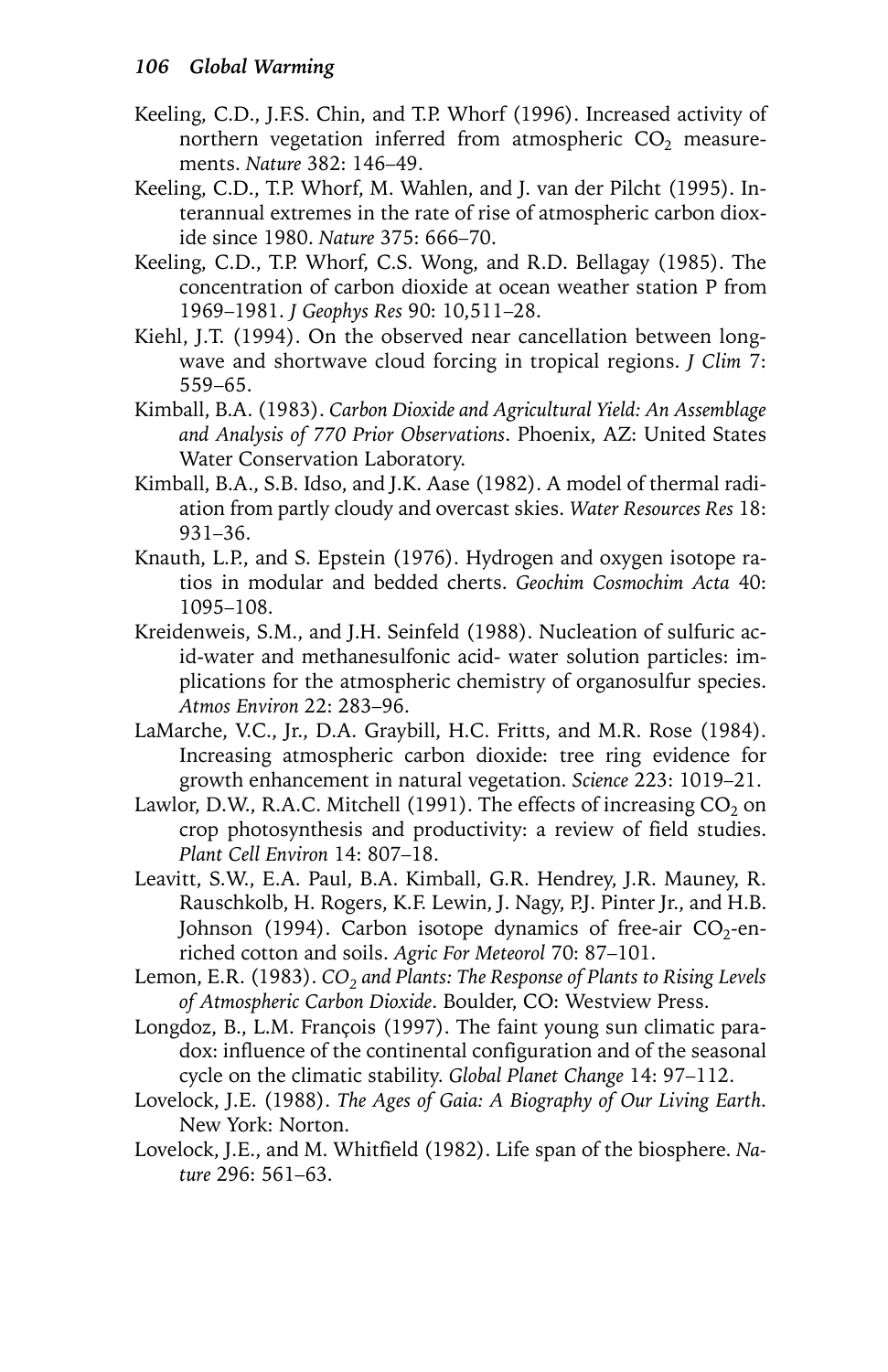- MacTaggart, D.L., D.F. Adams, and S.O. Farwell (1987). Measurement of biogenic sulfur emissions from soils and vegetation using dynamic enclosure methods: total sulfur gas emissions via MFC/FD/ FPD determinations. *J Atmos Chem* 5: 417–37.
- Madsen, T.V. (1993). Growth and photosynthetic acclimation by *Ranunculus aquatilis* L. in response to inorganic carbon availability. *New Phytol* 125: 707–15.
- Madsen, T.V., and K. Sand-Jensen (1994). The interactive effects of light and inorganic carbon on aquatic plant growth. *Plant Cell Environ* 17: 955–62.
- McGuffie, K., and A. Henderson-Sellers (1988). Is Canadian cloudiness increasing? *Atmos Ocean* 26: 608–33.
- McKay, C. (1983). Section 6. Mars. In R.E. Smith and G.S. West (eds), *Space and Planetary Environment Criteria Guidelines for Use in Space Vehicle Development*. Huntsville, AL: Marshall Space Flight Center.
- Meszaros, E. (1988). On the possible role of the biosphere in the control of atmospheric clouds and precipitation. *Atmos Environ* 22: 423–24.
- Mojzsis, S.J., G. Arrhenius, K.D. McKeegan, T.M. Harrison, A.P. Nutman, and C.R.L. Friend (1996). Evidence for life on Earth before 3,800 million years ago. *Nature* 384: 55–59.
- Mortensen, L.M. (1987). Review:  $CO<sub>2</sub>$  enrichment in greenhouses. Crop responses. *Sci Hort* 33: 1–25.
- Myneni, R.B., C.D. Keeling, C.J. Tucker, G. Asrar, and R.R. Nemani (1997). Increased plant growth in the northern high latitudes from 1981 to 1991. *Nature* 386: 698–702.
- Newman, M.J., and R.T. Rood (1977). Implication of the solar evolution for the Earth's early atmosphere. *Science* 198: 1035–37.
- Nguyen, B.C., S. Belviso, N. Mihalopoulos, J. Gostan, and P. Nival (1988). Dimethyl sulfide production during natural phytoplanktonic blooms. *Marine Chem* 24: 133–41.
- Nicholls, S. (1984). The dynamics of stratocumulus: aircraft observations and comparisons with a mixed layer model. *Quart J Roy Meteorol Soc* 110: 783–820.
- Nierenberg, W.A., P.G. Brewer, L. Machta, W.D. Nordhaus, R.R. Revelle, T.C. Schelling, J. Smagorinsky, P.E. Waggoner, and G.M. Woodwell (1983) Synthesis. In *Changing Climate: Report of the Carbon Dioxide Assessment Committee* (Washington, DC: National Academy Press): 5–86.
- Novakov, T., and J.E. Penner (1993). Large contribution of organic aerosols to cloud-condensation-nuclei concentrations. *Nature* 365: 823–26.
- Nullet, D. (1987). Sources of energy for evaporation on tropical islands. *Phys Geogr* 8: 36-45.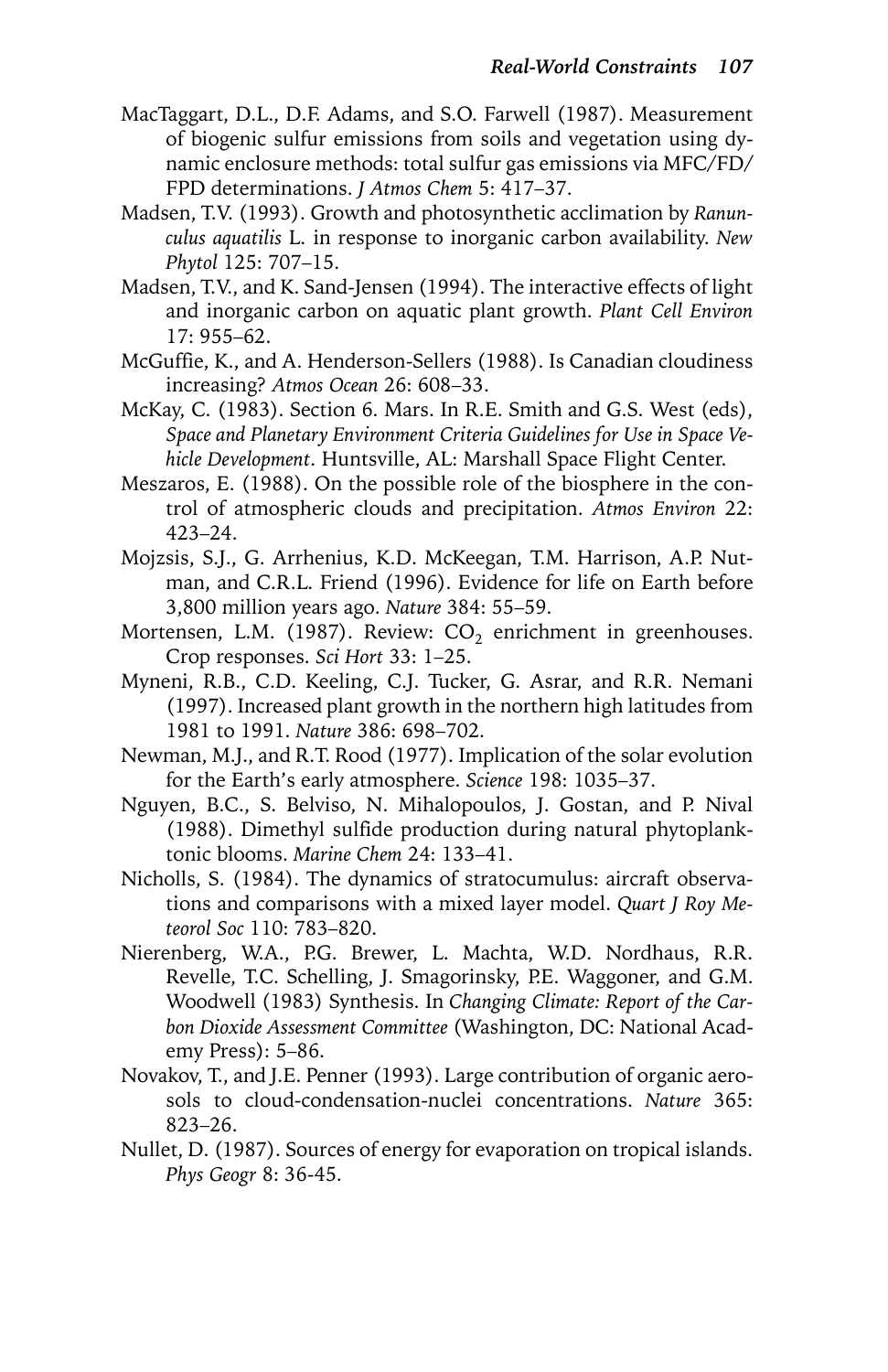- Nullet, D., and P.C. Ekern (1988). Temperature and insolation trends in Hawaii. *Theoret Appl Climatol* 39: 90–92.
- O'Neill, E.G. (1994). Responses of soil biota to elevated atmospheric carbon dioxide. *Plant Soil* 165: 55–65.
- Owen, T., R.D. Cess, and V. Ramanathan (1979). Enhanced  $CO<sub>2</sub>$  greenhouse to compensate for reduced solar luminosity on early earth. *Nature* 277: 640–42.
- Oyama, Y.I., G.C. Carle, F. Woeller, and J.B. Pollack (1979). Venus lower atmospheric composition: analysis by gas chromatography. *Science* 203: 802–05.
- Paltridge, G.W. (1980). Cloud-radiation feedback to climate. *Quart J Roy Meteorol Soc* 106: 895–99.
- Pearman, G.I., and P. Hyson (1981). The annual variation of atmospheric CO<sub>2</sub> concentration observed in the northern hemisphere. *J* Geo*phys Res* 86: 9839–43.
- Phillips, O.L., and A.H. Gentry (1994) Increasing turnover through time in tropical forests. *Science* 263: 954–58.
- Pilewskie P, Valero FPJ (1995) Direct observations of excess solar absorption by clouds. Science 267: 1626-1629
- Pimm, S.L., and A.M. Sugden (1994). Tropical diversity and global change. *Science* 263: 933–34.
- Platt, T., and S. Sathyendranath (1988). Oceanic primary production: estimation by remote sensing at local and regional scales. *Science* 241: 1613–20.
- Pollack, J.B. (1979). Climate change on terrestrial planets. *Icarus* 37: 479–553.
- Pollack, J.B., O.B. Toon, and R. Boese (1980). Greenhouse models of Venus' high surface temperature, as constrained by Pioneer Venus measurements. *J Geophys Res* 85: 8223–31.
- Poorter, H. (1993). Interspecific variation in the growth response of plants to an elevated ambient CO<sub>2</sub> concentration. *Vegetatio* 104/ 105: 77–97.
- Ramanathan, V. (1988). The greenhouse theory of climate change: a test by an inadvertent global experiment. Science 240: 293–99.
- Ramanathan, V., and W. Collins (1991). Thermodynamic regulation of ocean warming by cirrus clouds deduced from observations of the 1987 El Nino. *Nature* 351: 27–32.
- Ramanathan, V., R.D. Cess, E.F. Harrison, P. Minnis, B.R. Barkstrom, E. Ahmed, and D. Hartmann (1989). Cloud-radiative forcing and climate: results from the Earth Radiation Budget Experiment. *Science* 243: 57–63.
- Ramanathan, V., B. Subasilar, G.J. Zhang, W. Conant, R.D. Cess, J.T. Kiehl, H. Grassl, and L. Shi (1995). Warm pool heat budget and shortwave cloud forcing: a missing physics? *Science* 267: 499–503.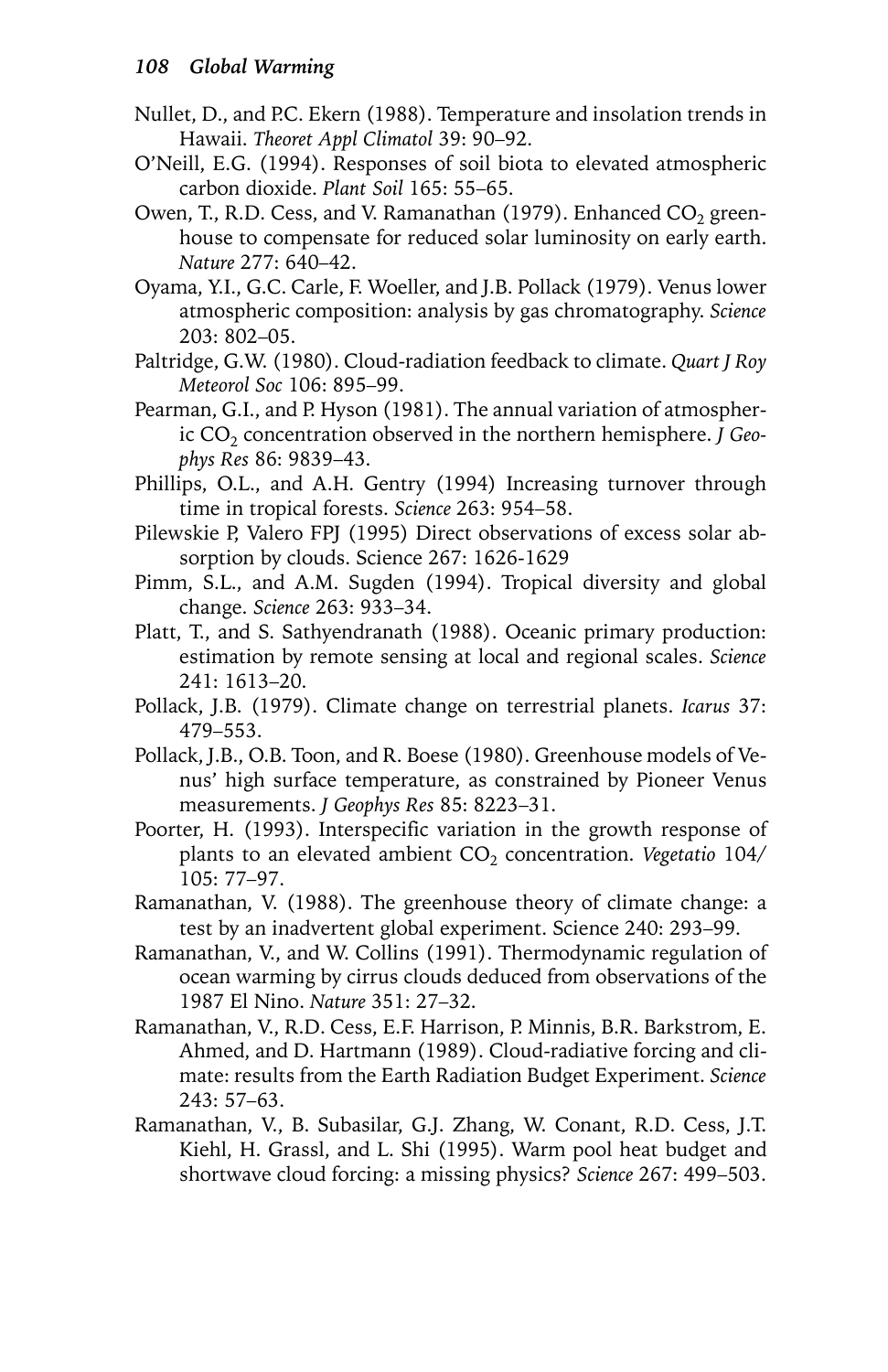- Raven, J.A. (1991). Physiology of inorganic C acquisition and implications for resource use efficiency by marine phytoplankton: relation to increased CO<sub>2</sub> and temperature. *Plant Cell Environ* 14: 779–94.
	- ——— (1993). Phytoplankton: limits on growth rates. *Nature* 361: 209–10.
- Rhea, G.-Y., and I.J. Gotham (1981). The effect of environmental factors on phytoplankton growth: temperature and the interactions of temperature with nutrient limitation. *Limnol Oceanogr* 26: 635–48.
- Riebesell, U., D.A. Wolf-Gladrow, and V. Smetacek (1993). Carbon dioxide limitation of marine phytoplankton growth rates. *Nature* 361: 249–51.
- Ringelberg, D.B., J.O. Stair, J. Almeida, R.J. Norby, E.G. O'Neill, and D. White (1997). Consequences of rising atmospheric carbon dioxide levels for the belowground microbiota associated with white oak. *J Environ Qual* 26: 495–503.
- Roeckner, E. (1988). A GCM analysis of the cloud optical depth feedback. In *Proceedings: Symposium on the Role of Clouds in Atmospheric Chemistry and Global Climate* (Boston, MA: American Meteorological Society): 67–68.
- Roeckner, E., U. Schlese, J. Biercamp, and P. Loewe (1987). Cloud optical depth feedbacks and climate modeling. *Nature* 329: 138–40.
- Rogers, H.H., G.B. Runion, and S.V. Krupa (1994). Plant responses to atmospheric  $CO<sub>2</sub>$  enrichment with emphasis on roots and the rhizosphere. *Environ Poll* 83: 155–89.
- Roosen, R.G., and R.J. Angione (1984). Atmospheric transmission and climate: results from Smithsonian measurements. *Bull Amer Meteorol Soc* 65: 950–57.
- Rosinski, J., P.L. Haagenson, C.T. Nagamoto, and F. Parungo (1986). Ice-forming nuclei of maritime origin. *J Aerosol Sci* 17: 23–46.
	- ——— (1987). Nature of ice-forming nuclei in marine air masses. *J Aerosol Sci* 18: 291–309.
- Sagan, C., and C. Chyba (1997). The early faint sun paradox: organic shielding of ultraviolet-labile greenhouse gases. *Science* 276: 1217–21.
- Sagan, C., and G. Mullen (1972). Earth and Mars: evolution of atmospheres and surface temperatures. *Science* 177: 52–56.
- Sakshaug, E. (1988). Light and temperature as controlling factors of phytoplankton growth rate in temperate and polar regions. *EOS: Trans Amer Geophys Union* 69: 1081.
- Saltzman, E.S., D.L. Savoie, R.G. Zika, and J.M. Prospero (1983). Methane-sulfonic acid in the marine atmosphere. *J Geophys Res* 88: 10,897–902.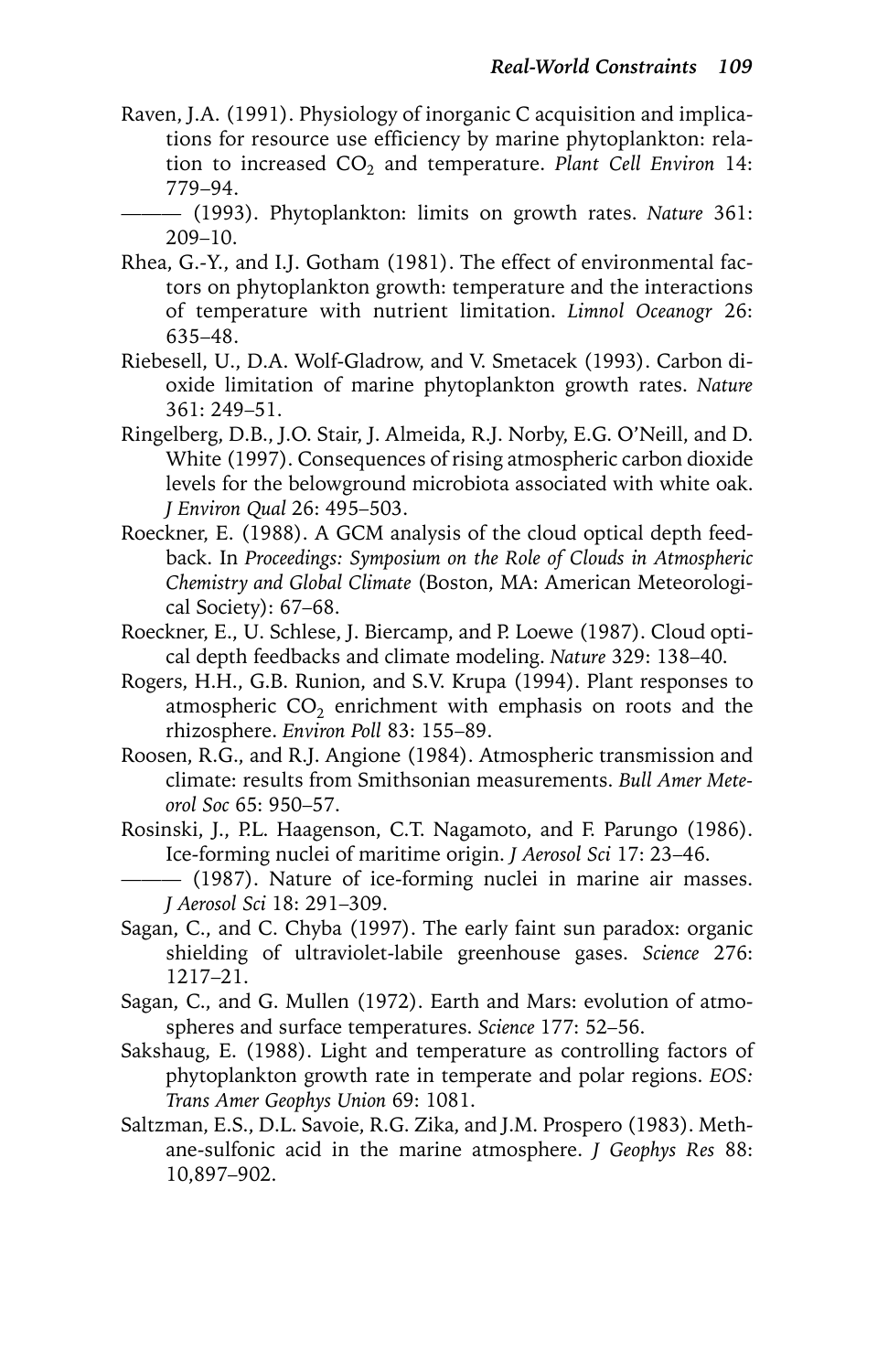Sand-Jensen, K., M.F. Pedersen, and S. Laurentius (1992). Photosynthetic use of inorganic carbon among primary and secondary water plants in streams. *Freshwater Biol* 27: 283–93.

Saxena, P., L.M. Hildemann, P.H. McMurry, J.H. Seinfeld (1995). Organics alter hygroscopic behavior of atmospheric particles. *J Geophys Res* 100: 18,755–70.

Saxena, V.K. (1983). Evidence of the biogenic nuclei involvement in Antarctic coastal clouds. *J Phys Chem* 87: 4130.

- Saxena, V.K., P.A. Durkee, S. Menon, J. Anderson, K.L. Burns, and K.E. Nielsen (1996). Physico-chemical measurements to investigate regional cloud-climate feedback mechanisms. *Atmos Environ* 30: 1573–79.
- Schidlowski, M. (1988). A 3,800-million-year isotopic record of life from carbon in sedimentary rocks. *Nature* 333: 313–18.
- Schnell, R.C., and G. Vali (1976). Biogenic ice nuclei. Part I. Terrestrial and marine sources. *J Atmos Sci* 33: 1554–64.
- Schopf, J.W. (1978). The evolution of the earliest cells. *Sci Amer* 239, 3: 110–38.
- Schopf, J.W., and E.S. Barghourn (1967). Alga-like fossils from the early Precambrian of South Africa. *Science* 156: 507–12.
- Schwarzchild, M., R. Howard, and R. Harm (1957). Inhomogeneous stellar models. V. A solar model with convective envelope and inhomogeneous interior. *Astrophys J* 125: 233–41.
- Sellers, W.D. (1965). *Physical climatology*. Chicago, IL: University of Chicago Press.
- Shapiro, J. (1997). The role of carbon dioxide in the initiation and maintenance of blue-green dominance in lakes. *Freshwater Biol* 37: 307–23.
- Shaw, G.E. (1983). Bio-controlled thermostasis involving the sulfur cycle. *Clim Change* 5: 297–303.

 $-$  (1987). Aerosols as climate regulators: a climate-biosphere linkage? *Atmos Environ* 21: 985–86.

- Shine, K.P., R.G. Derwent, D.J. Wuebbles, and J.-J. Morcrette (1990). Radiative forcing of climate. In J.T. Houghton, G.J. Jenkins, and J.J. Ephraums (eds), *Climate Change: The IPCC Scientific Assessment* (Cambridge: Cambridge University Press): 41–68.
- Slingo, A. (1990). Sensitivity of the Earth's radiation budget to changes in low clouds. *Nature* 343: 49–51.
- Smagorinsky, J., L. Armi, F.P. Bretherton, K. Bryan, R.D. Cess, W.L. Gates, J. Hansen, J.E. Kutzbach, and S. Manabe (1982). *Carbon Dioxide and Climate: A Second Assessment*. Washington, DC: National Academy Press.
- Somerville, R.C.J., and L.A. Remer (1984). Cloud optical thickness feedbacks in the CO<sub>2</sub> climate problem. *J Geophys Res* 89: 9668-72.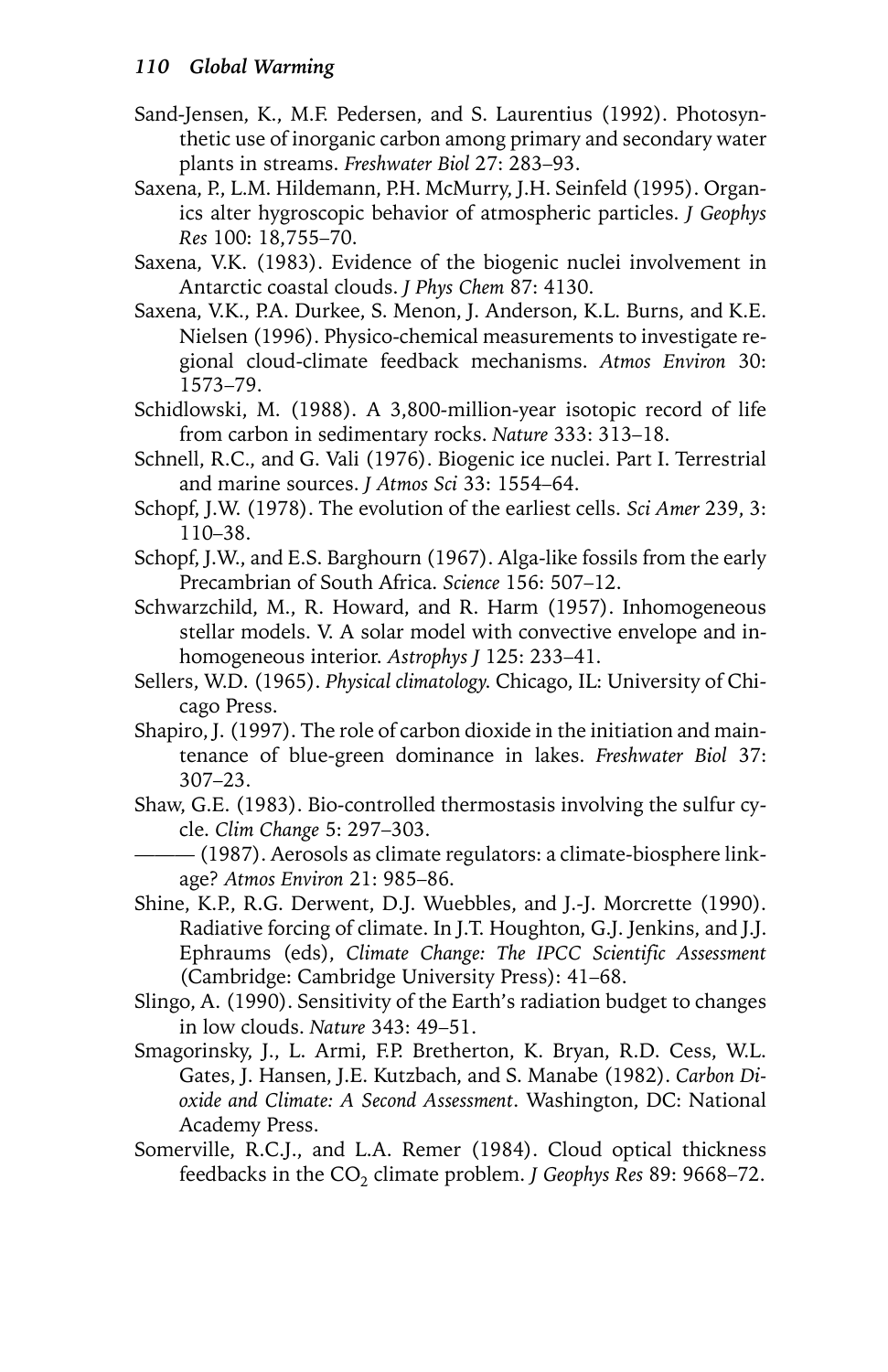- Staubes, R., H.-W. Georgii, and G. Ockelmann (1989). Flux of COS, DMS and CS<sub>2</sub> from various soils in Germany. *Tellus* 41B: 305-13.
- Strain, B.R., and J.D. Cure (1994). Direct effects of atmospheric  $CO<sub>2</sub>$ enrichment on plants and ecosystems: an updated bibliographic data base. Oak Ridge, CA: Oak Ridge National Laboratory.
- Szyrmer, W., and I. Zawadzki (1997). Biogenic and anthropogenic sources of ice-forming nuclei: a review. *Bull Amer Meteorol Soc* 78: 209–28.
- Titus, J.E. (1992). Submersed macrophyte growth at low pH. II.  $CO<sub>2</sub>$ sediment interactions. *Oecologia* 92: 391–98.
- Titus, J.E., R.S. Feldman, and D. Grise (1990). Submersed macrophyte growth at low pH. I.  $CO<sub>2</sub>$  enrichment effects with fertile sediment. *Oecologia* 84: 307–13.
- Trenberth, K.E., J.T. Houghton, L.G. Meira Filho (1996). The climate system: an overview. In J.T. Houghton, L.G. Meira Filho, B.A. Callander, N. Harris, A. Kattenberg, and K. Maskell (eds). *Climate Change 1995: The Science of Climate Change* (Cambridge: Cambridge University Press): 51–64.
- Turner, S.M., G. Malin, P.S. Liss, D.S. Harbour, and P.M. Holligan (1988). The seasonal variation of dimethyl sulfide and dimethylsulfoniopropionate concentrations in nearshore waters. *Limnol Oceanogr* 33: 364–75.
- Turner, S.M., P.D. Nightingale, L.J. Spokes, M.I. Liddicoat, and P.S. Liss (1996). Increased dimethyl sulphide concentrations in sea water from *in situ* iron enrichment. *Nature* 383: 513–17.
- Twomey, S.A., and J. Warner (1967). Comparison of measurements of cloud droplets and cloud nuclei. *J Atmos Sci* 24: 702–03.
- Vairavamurthy, A., M.O. Andreae, and R.L. Iverson (1985). Biosynthesis of dimethylsulfide and dimethylpropiothetin by *Hymenomonas carterae* in relation to sulfur source and salinity variations. *Limnol Oceanogr* 30: 59–70.
- Vali, G., M. Christensen, R.W. Fresh, E.L. Galyan, L.R. Maki, and R.C. Schnell (1976). Biogenic ice nuclei. Part II: Bacterial sources. *J Atmos Sci* 33: 1565–70.
- Walker, J.C.G. (1985). Carbon dioxide on the early Earth. *Origins Life* 16: 117–27.
- Warner, J., and S.A. Twomey (1967). The production of cloud nuclei by cane fires and the effect on cloud droplet concentration. *J Atmos Sci* 24: 704–06.
- Warren, S.G., and S.H. Schneider (1979). Seasonal simulation as a test for uncertainties in the parameterizations of a Budyko-Sellers zonal climate model. *J Atmos Sci* 36: 1377–91.
- Webster, P.J., and G.L. Stephens (1984). Cloud-radiation interaction and the climate problem. In J.T. Houghton (ed), *The Global Climate* (Cambridge: Cambridge University Press): 63–78.